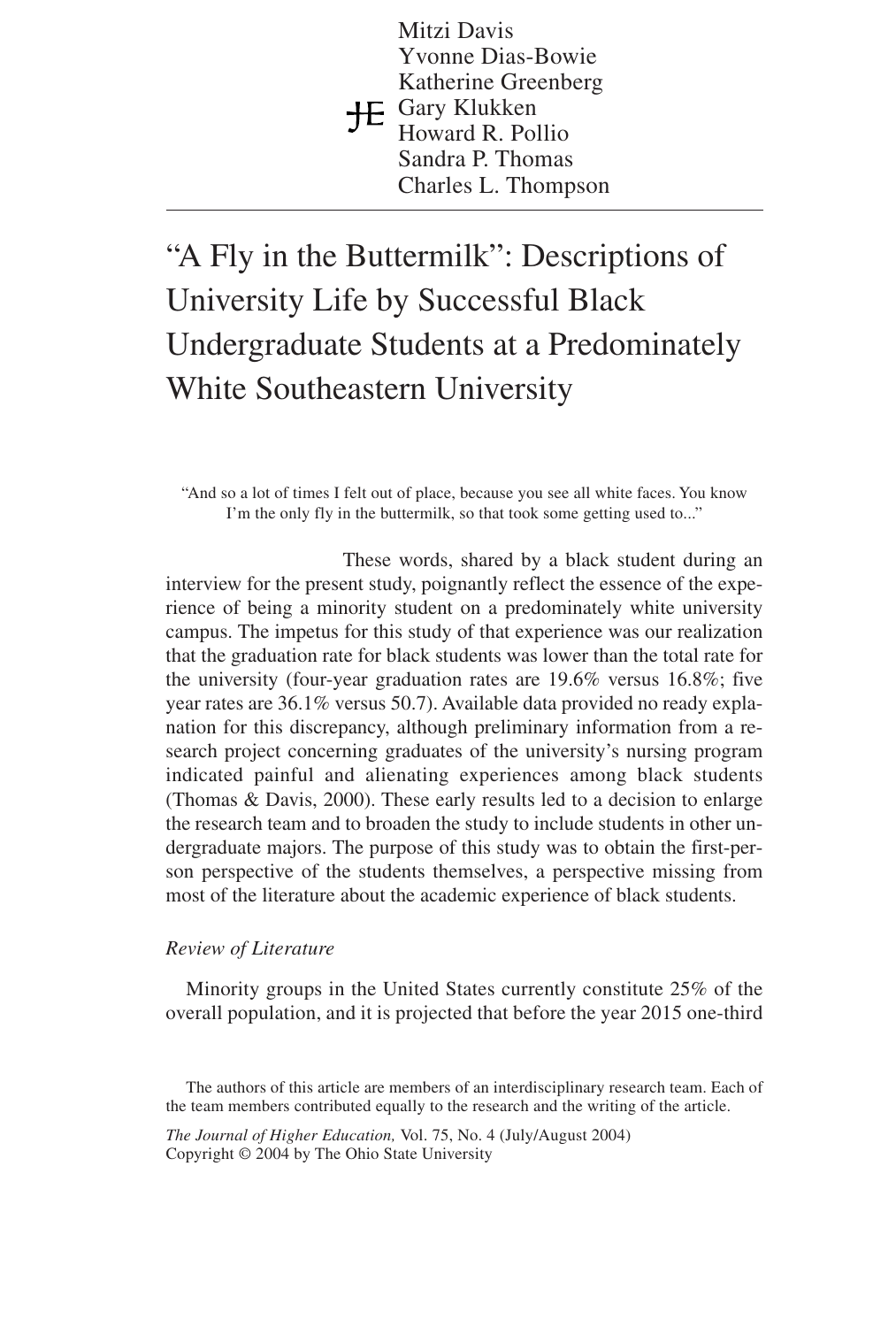of the population will consist of individuals culturally and ethnically different from the white majority (American Council on Education, 1988; U.S. Census Bureau, 1993). This national pattern of cultural change is also reflected on college campuses where increasing numbers of minority students are enrolling and, far too often, dropping out. Predominantly white institutions of higher education, in fact, often devote intensive efforts to minority student recruitment but find that subsequent retention is a significant problem. In predominantly white institutions, 70% of black students do not complete baccalaureate education compared to 20% of those from historically black institutions (National Center for Education Statistics, 1992; Steele, 1992). Throughout the 1990s the national college dropout rate for blacks was 20–25% higher than that for whites (Steele, 1999). This discrepancy is often explained by inferior academic preparation of black students prior to college entry. Extant data, however, strongly suggest that academic concerns are not paramount in the high attrition of black students (Echols, 1998) and certainly not the sole reason for their premature departure from campus (Steele, 1999). Given this possibility, attention must be given to nonacademic factors that influence attrition.

In a meta-analysis of 113 studies covering research on minority students from 1970 to 1997, a number of social, academic, family, and institutional factors were found to be linked to academic success (Echols, 1998). Over 1500 institutions and 46,000 minority students (Hispanic Americans and Native Americans as well as black students) were represented in Echols' analysis. Supporting a theory proposed by Tinto (1975, 1987)—regarding the importance of social integration in promoting graduation—this analysis revealed that integrative experiences were a highly significant predictor variable. Negative or nonintegrative experiences (loneliness, alienation, and so forth) were positively correlated with voluntary withdrawal from college whereas positive or integrative experiences enhanced minority student persistence. Fostering educational attainment were factors such as an ability to be bicultural yet also maintain a cultural identity and to avoid becoming disheartened by racist events.

Several authors suggest that the predominately white university campus does not present a hospitable atmosphere for minority student learning. If educational offerings are Euro-centric, culturally different students may feel unappreciated or come to devalue their own cultural group (Sue, Bingham, Porche-Burke, & Vasquez, 1999). If faculty are operating on the basis of negative stereotypes in the classroom, whether consciously or not, minority students may become acutely uncomfort-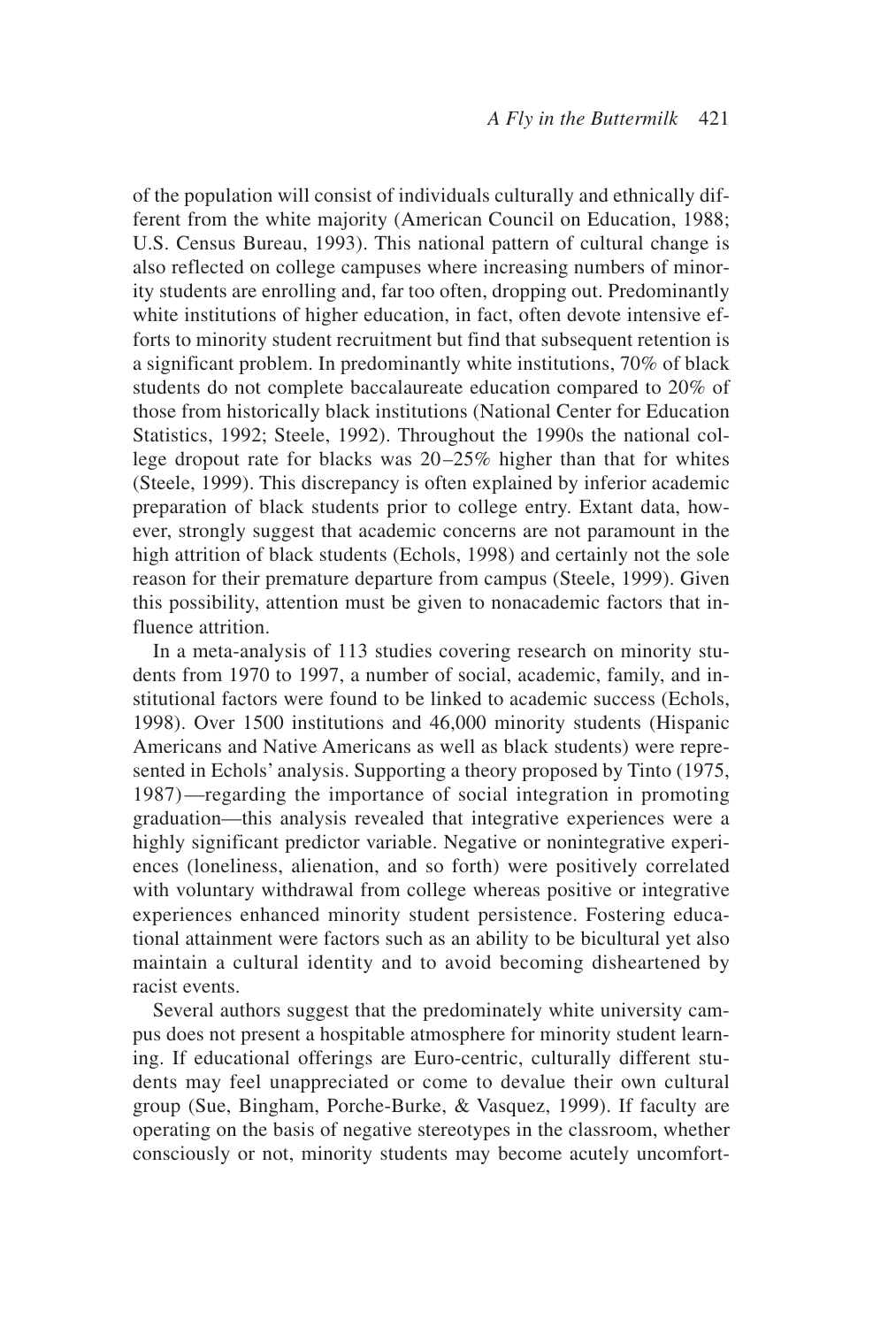able, mistrustful, or demoralized. Dominant group members are known to have ambivalent attitudes toward minority groups (Fiske, Xu, Cuddy, & Glick, 1999) producing an increase in their positive or negative behaviors toward members of the minority group (Katz & Hass, 1988). Such inconsistent behaviors on the part of white faculty, at the very least, may be confusing to black students. It is likely that black students have negative or ambivalent attitudes toward whites based on race-related issues and personal experiences (Shelton, 2000). Thus, a number of factors many serve to complicate the establishment of good relationships between white university faculty and black students.

Another significant aspect of campus climate with great relevance for the comfort level of African-American students is the behavior of white students. Many black students are not used to being in classes with the large numbers of white students they encounter on a predominantly white college campus. Many, in fact, are accustomed to attending schools where they comprised the majority: Despite national resolve to accomplish integration, more than 70% of black students went to schools with more than 50% minority enrollment, and 36.5% of these students went to schools with a minority enrollment of 90–100% (Bjerklie, 2001).

All students, having absorbed years of indoctrination by families, peers, and mass media, come to the university with stereotypes about people different from themselves. As noted by Paul (1999), children already have definite stereotypes about other racial groups by the time they are five years of age, and black children are aware early of the negative stereotypes that whites hold toward their racial group (Sigelman & Welch, 1991). Contemporary emphasis on "political correctness" also may serve as a confounding factor. For example, research by Judd, Park, Ryan, Brauer, and Kraus (1995) suggested that white college students are socialized to avoid stereotyping blacks and thinking about racial differences whereas black college students are socialized to emphasize racial group membership and to notice differences between themselves and whites. Commenting on these findings, Shelton (2000) observed that such socialization patterns are opposite to one another and may create conflict that could be exacerbated on a predominantly white college campus.

While the extant literature sheds light on several important aspects of the black college experience, conspicuously absent are the voices of black students themselves. Most studies, with the exception of Steele's laboratory experiments, have used structured questionnaires to measure variables preselected by researchers. As Echols (1998) noted upon con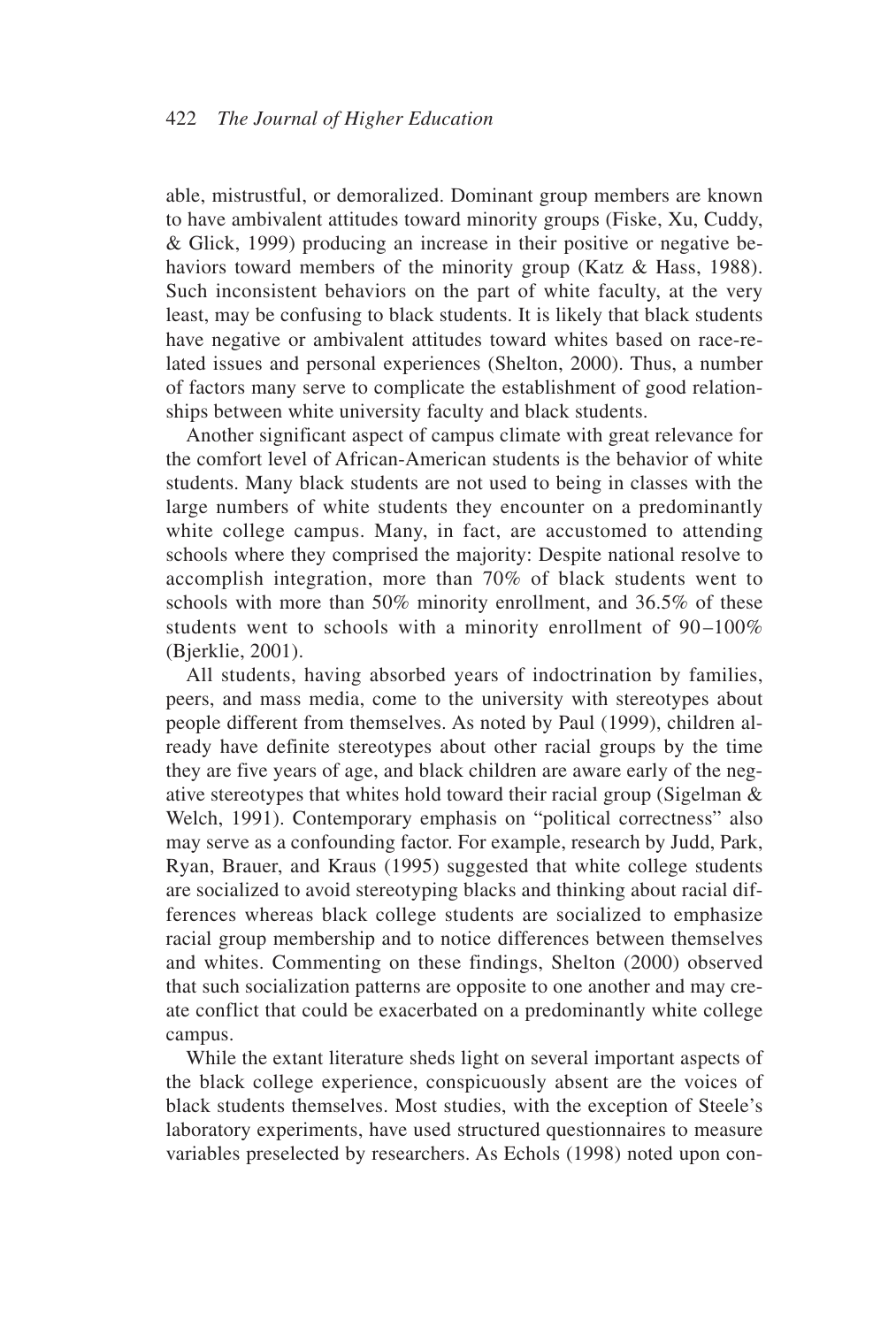cluding her meta-analysis of 27 years of studies: "This field is ripe for phenomenological and other types of qualitative inquiry where intense, depthful exchange and evaluation of ideas can be achieved, adding texture and color to the portraits the numbers are helping us to paint" (p. 164). This reading of the research literature suggests that an optimum research strategy for enabling such voices to emerge must make the use of an open-ended interview procedure, a strategy implemented in the present study.

### *Method*

Interview procedures have been found useful in enabling researchers to develop first-person descriptions of diverse human experiences (Polkinghorne, 1989; Kvale, 1996; Thomas & Pollio, 2002). Pollio, Henley, and Thompson (1997) have characterized the phenomenological interview as one in which a participant is enabled to describe his or her experiences of some phenomenon with as little direction from the interviewer as possible. Unconcerned with issues of causality or mechanism, phenomenological interviewing concerns the "what" of an experience and seeks to capture the specific meanings uniquely characterizing that experience. Once noted, these meanings are then named using either the language of the participant or the more conceptual language of the investigator's discipline.

After the initial question is asked, a phenomenological interview proceeds largely under the direction of the participant. Freedom is afforded the participant to locate frames of reference both for the interviewer and for him or herself. Because of its conversational tone, the researcher encourages dialogue to flow without a preformed agenda of items to be covered. Questions emerging within the flow of the dialogue are meant to provide clarity and understanding; additionally they may serve to promote more focused and intimate dialogues. Descriptions deriving from interviews of this type supply a rich and nuanced source of information concerning the personal meaning attributed by participants to the phenomenon under consideration (for a more extended discussion of phenomenological interviewing and interpretation, see Kvale, 1996; Pollio, Henley & Thompson, 1997; and Thomas & Pollio, 2002).

### *Participants*

Participants in the present study were 11 black undergraduate students at a large southeastern state university. This institution, which is a research-oriented land-grant university, has an overall enrollment of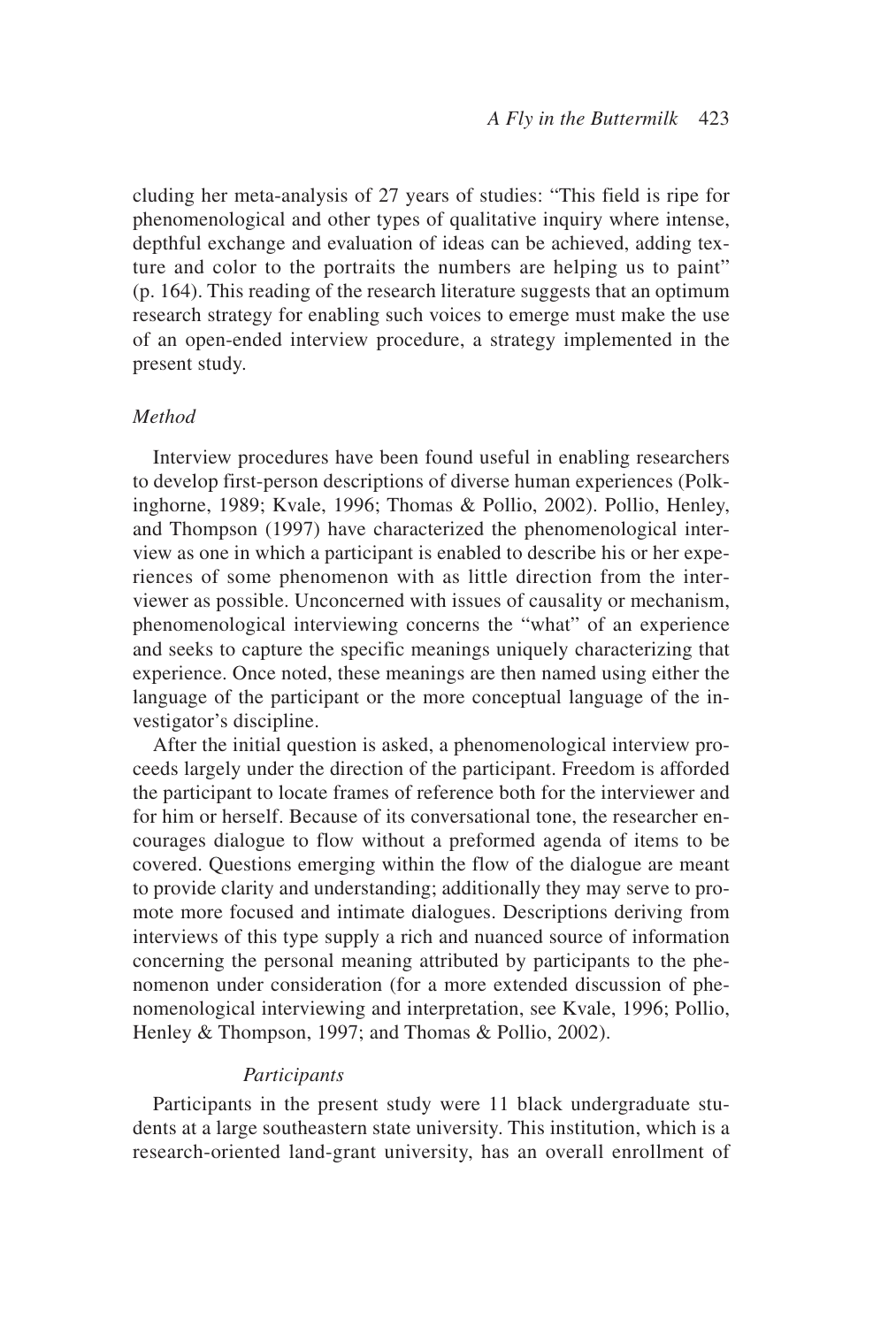some 26,000 students. Of this number, some 1550 or so are black and approximately 1400 are Asian or Hispanic. Of the 11 black undergraduate students who were interviewed, seven were women whose ages varied from 21 to 24 and four were men whose ages varied between 22 and 26. Participants were purposefully selected because they had successfully completed all requirements for their degrees and were about to graduate. We chose to interview successful students (i.e., those who were about to graduate) because we felt they would be able to provide us with a description of their experiences uncontaminated by fear of academic difficulty or failure. We also chose graduating students because we felt they would enable us to track any significant changes in their experiences during the four- or five-year course of their undergraduate education. As may be noted in Table 1, participants majored in such diverse fields as engineering, psychology, accounting, education, and English.

# *Procedure*

Since the goal of phenomenological interviewing is to describe the meaning of some particular event(s) as experienced by the participant, a central concern is for the interviewer to hold in abeyance (as much as possible) his/her own presuppositions regarding the experience to be described—a process termed "bracketing" (Pollio, Henley, & Thompson, 1997). The purpose is to make the interviewer sensitive to her own issues. In preparation for the present set of interviews, the interviewer conducting all 11 interviews participated in a bracketing interview designed to highlight her presuppositions regarding having been a black

| Demographic Characteristics of Study Participants |     |            |                          |
|---------------------------------------------------|-----|------------|--------------------------|
|                                                   | Age | <b>Sex</b> | Major                    |
| #1                                                | 23  | F          | Psychology               |
| #2                                                | 21  | F          | Social work              |
| #3                                                | 24  | F          | Psychology               |
| #4                                                | 22  | F          | Sports management        |
| #5                                                | 21  | F          | Human ecology            |
| #6                                                | 21  | F          | Education                |
| #7                                                | 21  | F          | Logistics/transportation |
| #8                                                | 22  | M          | Accounting               |
| #9                                                | 26  | M          | Electrical engineering   |
| #10                                               | 23  | М          | Psychology               |
| #11                                               | 22  | М          | History                  |

TABLE 1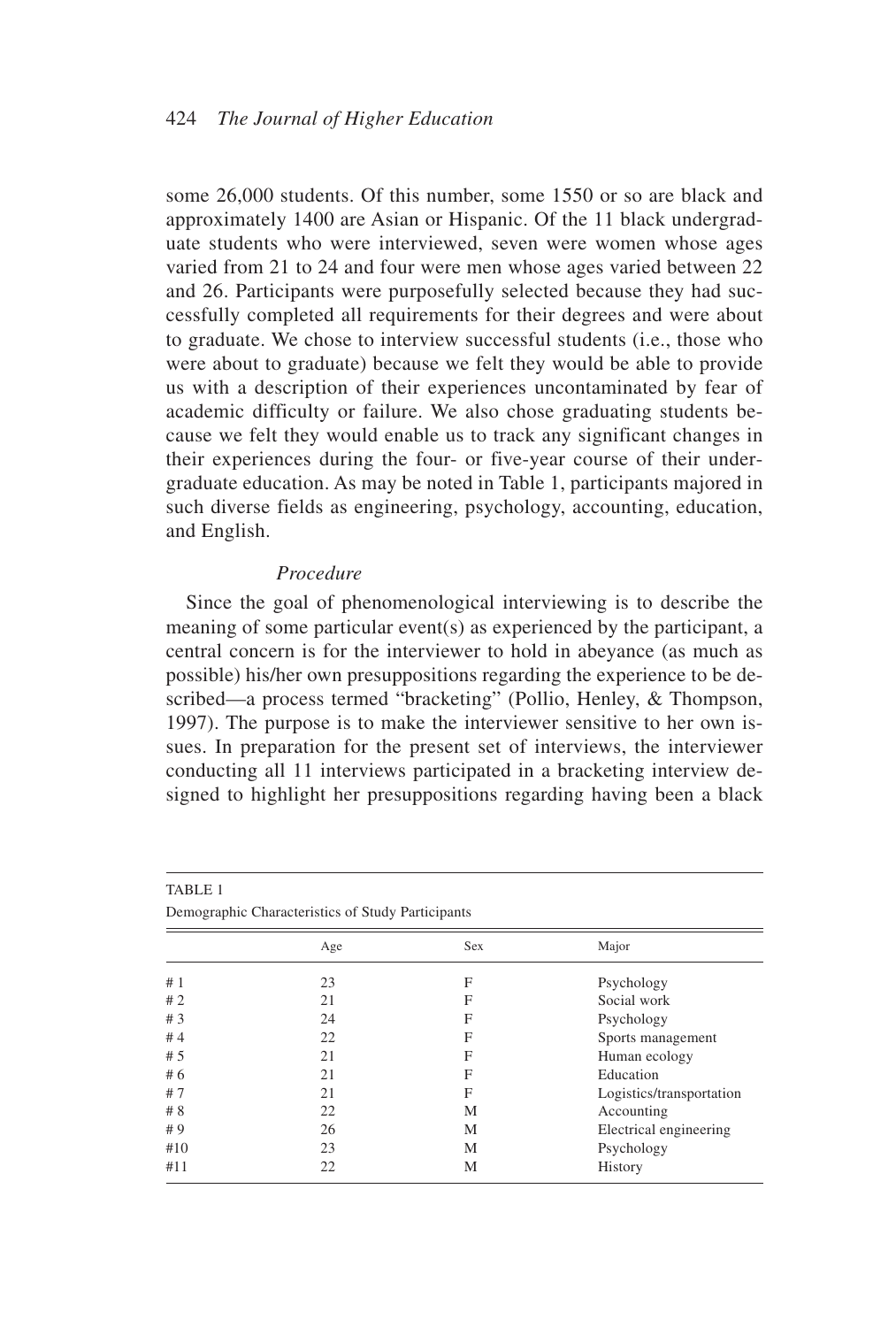undergraduate student. The interviewer, who is currently a faculty member in the College of Nursing, was born in Jamaica and now lives in the U.S. Her interview was conducted by another member of the research team skilled in phenomenological interviewing; the specific opening question to which she responded was: "Please describe some experiences that stand out to you from your own college experiences."

Once this interview was completed, it was transcribed verbatim and submitted to an interpretative group for an analysis of themes. The results of this analysis revealed that even though the interviewer reported little or no difficulty in identifying with black colleagues and students, she is aware that she normally does not view the larger white society in as racially defined terms as do most blacks. In fact, she believes that growing up in a predominately black society (Jamaica) seems to have given her more comfort in dealing with Caucasians. The construct of "outsider within," proposed by Collins (1986,1999), has relevance here. The Jamaican interviewer has "insider" knowledge of Southern American culture through a long period of residence here and commonality with study participants by virtue of dark skin, but she is also an "outsider" because her earlier life background differs from theirs. While she cannot fully grasp, initially, what "insiders" (participants) have experienced, she can be fully open to listening to them, continually seeking to understand their experiences. It is not necessary that the interviewer (or the other members of the research team) had the same life experience as the interviewees. For example, one does not have to have a history of depressive illness to conduct a phenomenological study of depression. In fact, naiveté regarding participants' experience may permit even closer attention to the nuances of their narratives. A black interviewer was chosen to minimize the mistrust students may have felt toward a white interviewer. We believe this aim was accomplished. The quality of the resultant interviews, rich with details of painful experiences, is evidence that interviewees did feel comfortable with their Jamaican interviewer despite her outsider status.

### *Participant Interviews*

Individual interviews for all 11 participants were scheduled at their convenience and were conducted in a comfortable and convenient environment for the participant. The initial question opening each interview was as follows: "Please describe what stands out to you about your college experiences here at University X." From audiotapes of these interviews, a verbatim text was transcribed for each participant. Each of these typed transcripts was interpreted with the help of the six-member, multidisciplinary, interpretive research group presently in place on our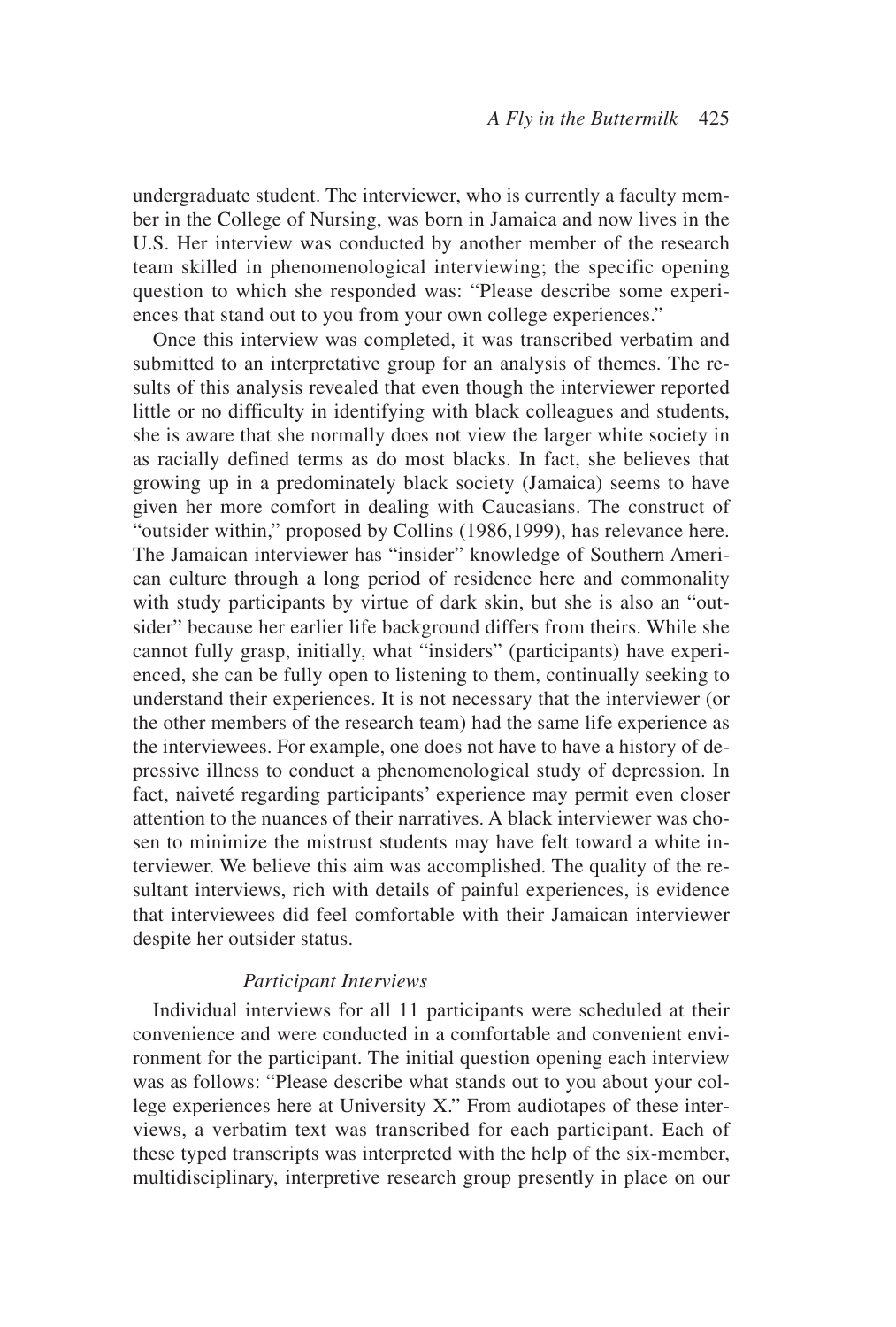campus. Using hermeneutic techniques to be described in the following section, significant meaning units in each transcript were identified, carefully analyzed, and formulated into an overall pattern of themes.

The process of interpretation followed in this study is one in which one group member assumes the role of the interviewer and another takes the role of the participant. Given these assignments, the transcript is read aloud until a change in topic is perceived to occur, at which point the reading stops for a period of discussion concerning that passage. When this takes place, various group members highlight phrases that seem to stand out and/or to express significant meanings to them from the perspective of the participant. On the basis of tentative interpretations, meaning statements are formulated for use in developing themes for this, and ultimately all, transcripts. The present process of analysis proceeds in a circular fashion such that interpretation of later passages continually informs thematic meanings deriving from earlier passages. It is not atypical for the first interpretation of a single transcript to require as many as two to three hours.

Once an overall thematic analysis is developed, members of the research group evaluate it in terms of the joint criteria of plausibility and illumination (Pollio et al., 1997). Findings are considered plausible if the specific descriptive themes are supported by textual evidence; they are considered illuminating if they provide the reader with a new and revealing understanding of the phenomenon as lived/described by participants. Meeting both conditions implies that an interested reader will be able to read the results of an interpretative study, see connections between the interpretation and the text, and come away with an expanded view of the phenomenon. After continuously considering these two concerns against the developing thematic structure, adjustments are made until agreement is reached concerning the thematic meaning of the experience; such meaning is then expressed by exemplary quotes for each theme.

## *Results*

An interpretive analysis of transcripts revealed that five major themes characterized undergraduate experiences described by participants. Each of the five major themes was labeled by a phrase actually used by one or more participants; this was done to preserve the student's own language in describing specific meanings. Themes, however, are not to be construed as independent of one another but as interrelated aspects of a single overall pattern or gestalt. The five themes, as derived from the present set of transcripts, are as follows: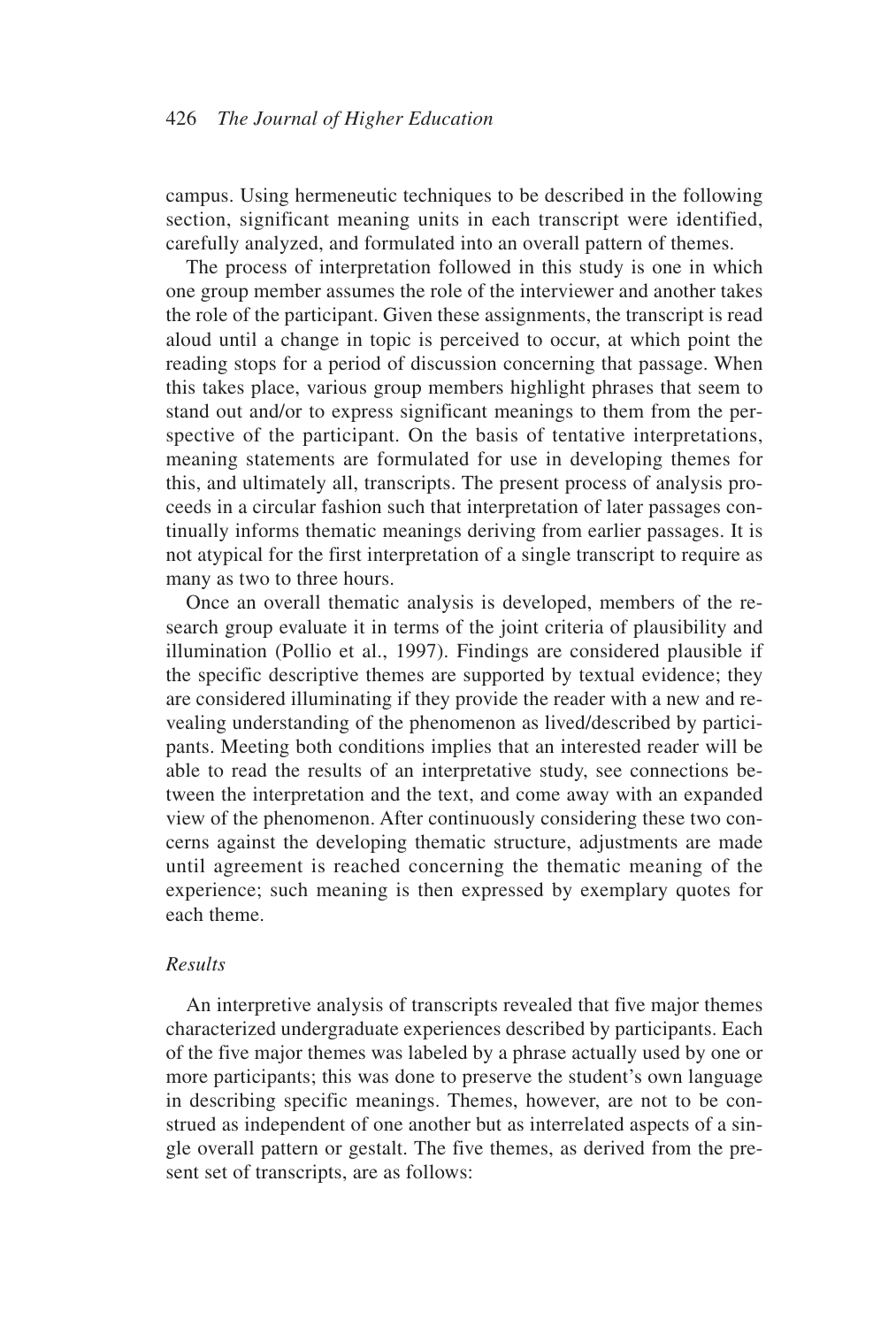- 1. "It Happens Every Day": Unfairness/Sabotage/Condescension.
- 2. "You Have to Initiate the Conversation": Isolation and Connection.
- 3. "They Seem the Same; I'm The One Who's Different."
- 4. "I Have to Prove I'm Worthy To Be Here."
- 5. "Sometimes I'm Not Even Here/Sometimes I Have to Represent All Black Students": Invisibility and Supervisibility.

# *Theme 1. "It Happens Every Day": Unfairness/ Sabotage/Condescension.*

All 11 participants reported incidents of unfairness, sabotage, and condescension. Wearily, they described incident after incident. Actions of faculty, classmates, and the larger community contributed to their perceptions that the university failed to offer "an environment that's healthy for black people." One participant described the situation in the following terms:

"I call my mother like every other week. I have a new story for her every week: 'They had nooses hanging out of trees this week, and they said it was an art project and they didn't understand why we would be offended . . . Or somebody wrote 'nigger this, nigger that' and this white girl bumped into me and called me a 'nigger.'. . . . She bumped into me and walked off." (P6)

Study participants were distressed by the presence on campus of graffiti and objects that symbolized or overtly conveyed racism:

"I remember actually my first week here, my first day of class. I passed by (name of residence hall), and there was a great big Rebel flag hanging in a guy's window as curtains. I really didn't expect to see anything like that . . . I didn't expect to see things like 'Niggers go home' written in the men's room wall. And you know, KKK carved on the desk." (P8)

The University administration was not perceived as being particularly interested in investigating racist graffiti on campus buildings or other racial incidents that were occurring:

"With racial slurs written in the residence hall, it disturbed a lot of people because . . . the housing administration was not conducting interviews or anything trying to find out  $\dots$  who did this." (P4)

Many incidents related by participants involved professors or university staff who were perceived to be condescending and/or treating them unfairly on the basis of race. The following two examples from Participant 3 are illustrative:

"I went to class every day, I took notes every day. . . . I probably made a C because I was black. So what I did was I went to talk to him [the professor], and he was like very, very vague about it. . . . He couldn't give me any kind of evidence . . . any kind of rationale to why I should make a C. . . ."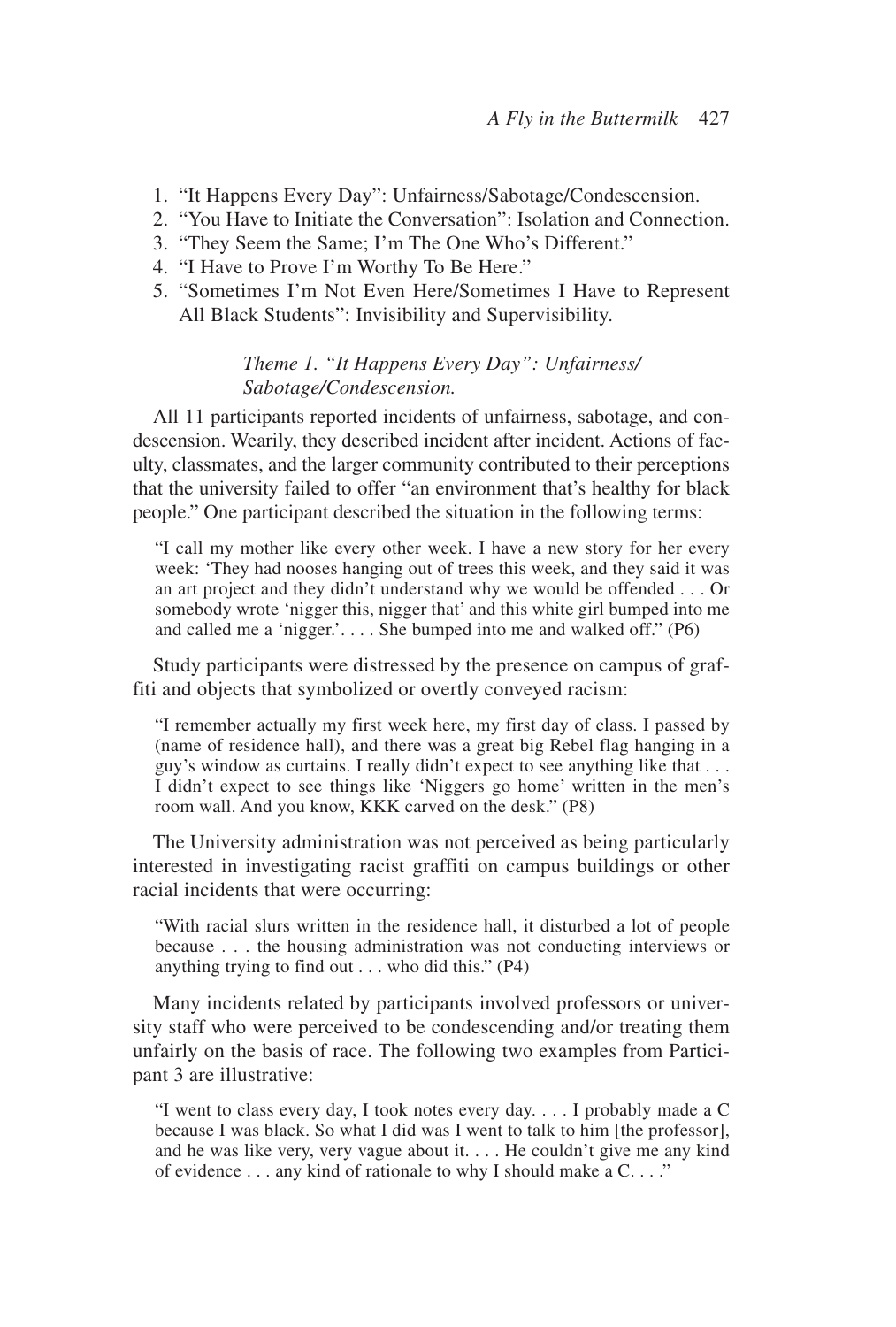One professor's behavior was so offensive to a female participant that she left some of the classes:

"A couple of times I just walked out of class because she would say things in her lecture that really upset me."

Later in this interview, the participant revealed that she went to talk to this professor about her feelings. The professor retaliated:

"She told me that she had been thinking about recommending [me] for a scholarship that's offered through the department for black students, but 'you have to have the grades for it.' And I was like, 'Actually I have a 4.0 in the department.' And she just laughed, 'Well, I don't know what your grade will be in this class'.... I came out with a C in her course. And I really did think it was unfair." (P6)

Classmates often were perceived to be sabotaging their efforts, as depicted in the following examples:

"They [classmates] wanted me to redo my part"[of a collective essay assignment involving four white girls, another black girl, and herself]. . . . "If I don't redo it, they're going to try to sabotage my grade....And I don't see why I have to rewrite my part. I think that she should rewrite her part, the white girl. . . . I felt that . . . because I was black, they didn't think I knew what I was doing." (P3)

The words of Participant 5 aptly summarize this theme:

"It [racist treatment] happens every single day. It's real and racism is probably never going to go away, not ever. . . . I can't even count on three hands how many times I've been discriminated against in food stores...on campus, in the university center, I mean just everywhere." (P5)

> *Theme 2: "You Have to Initiate the Conversation": Isolation and Connection.*

This theme emerged as participants described their experiences of seeking to make successful connections with various segments of the university community. These include students of the same race, students of different race, campus groups, faculty/staff, extracurricular activities and campus employment.

The first two excerpts deal with the issue of needing to initiate any kind of activity on campus, whether it be getting notes or entering into a conversation.

"I mean for the, for most of my classes that I've been in I had to initiate the conversation to let them know that I am a black person and I can talk. And I have good sense . . . but mostly in my experience I find that I have to initiate it, and that's another obstacle that I think I have to get across, to create relationships with people so that I can fit in the classroom." (P3)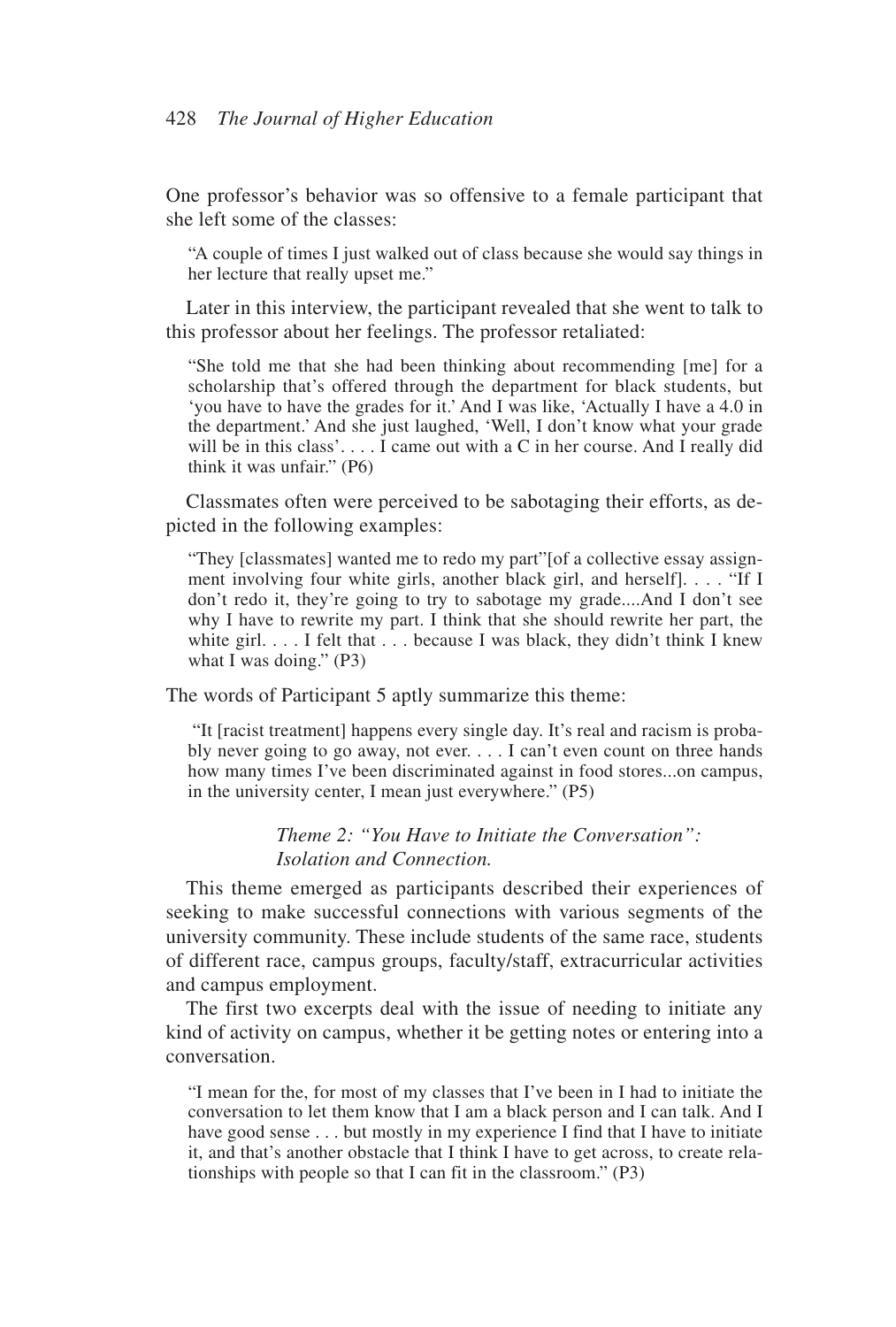"When you're in a classroom full of white people and you have to initiate getting notes, you already have preconceived notions that they are not going to want to give them to you. I mean for me, I feel that, I mean if they don't talk to you, what makes you think they want to give you notes?" (P3)

Students also reported being disconnected specifically from white students.

"I mean there's been classes where I've sat in where I will be sitting in the middle of two white people who know each other or whatever. And they would be talking a group up and do group work and they would completely bypass me and go to each other. And I'm just like that's fine. I mean that's fine, if you don't want to sit with me then okay. I'm not going to go home and cry about it or anything, but bump you. So it's hard, it is hard." (P6)

Another student was taken aback by the attitude of one of her white peers. After making a comment about deficits in inner city schools, one of her classmates responded as follows:

He got totally upset and he was saying, 'Well, if you wouldn't be so violent, you being black of course, if you wouldn't and stop scaring your teachers and cussing and fighting, hitting your teachers, you know they wouldn't be scared to teach. You know, it's your fault you don't have good teachers because you just act so bad that the teachers don't want to teach in your schools.' (P7)

There also were some excerpts in which students even described alienation from other black students:

"I don't feel like other black students are ambitious enough, and I think some of them act very stereotypical and I really don't like that at all. I mean you know how white people say you act certain things, loud and everything like that, and they are like that . . . It's kind of annoying to me, kind of embarrassing for me to see them act like that, so I do not want to hang around them. But I just don't, haven't felt I just fit in with the black students here." (P1)

"That's the way I feel, is just everybody has a chip on their shoulder and I get the vibes like the black female is my own worst enemy. And I'm not trying to, I don't give that off I don't think, but it's kind of like we can't, if somebody's doing something good then it's like, oh, they're trying to be this or they're trying to be that. It's not oh, they're really doing a good job." (P5)

In addition to experiences of disconnection and the need to initiate relationships, participants also described examples of connection. Some of these involved connection with other people—some students, some professors—still others, to one or another organization. All in all, however, the African-American student reported that he or she had to be cautious and the one to initiate connection.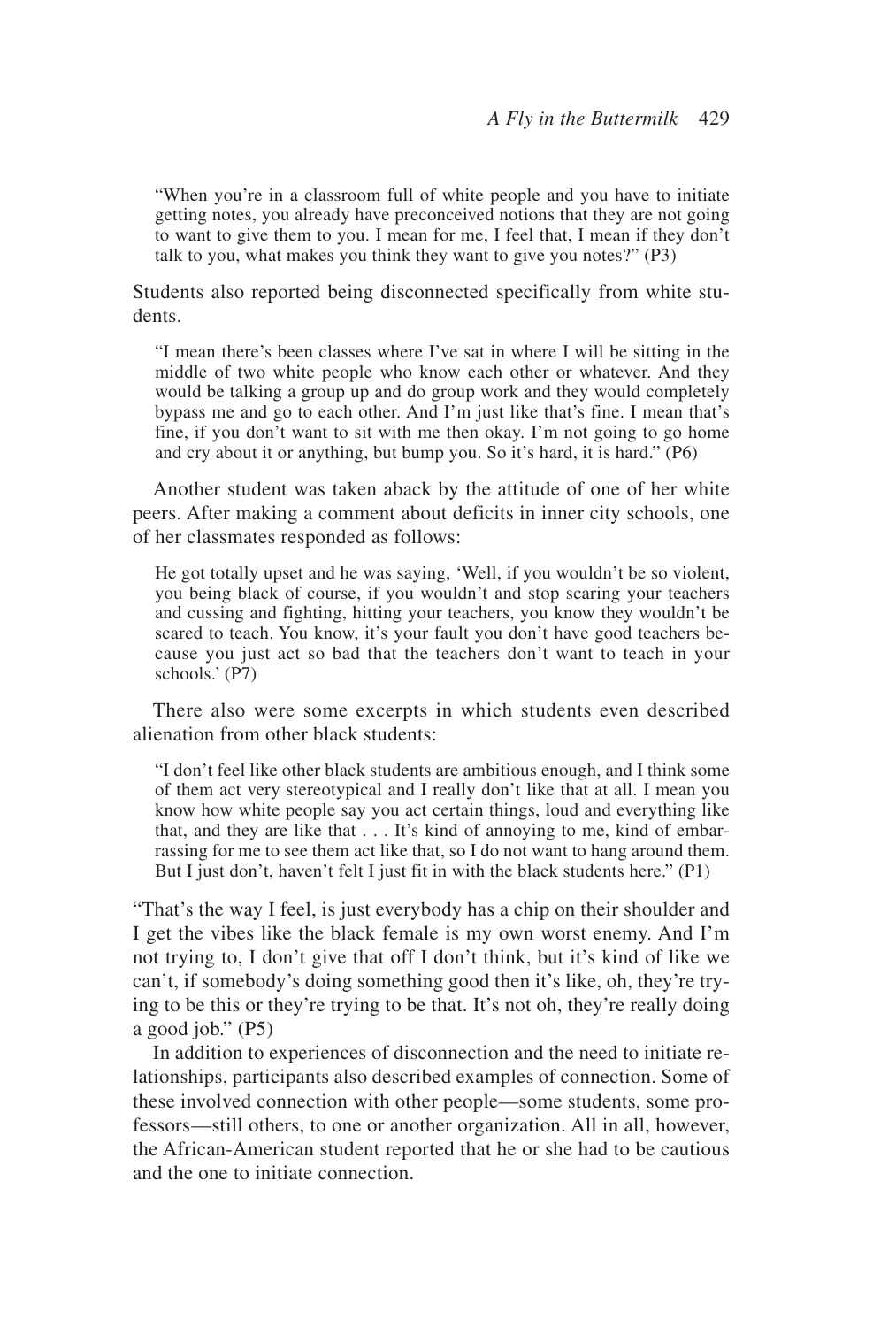"Yeah, I guess, as far as my fitting in and making friends at (University X) each year, I think it would be a lot better if people took initiative and did things they like to do. For example, like I said, this past year or two I've been involved definitely in poetry . . . doing stuff that you enjoy, and finding people with common interests and that kind of thing and doing stuff together I think that would make it a lot easier for a lot of blacks, because when they come up here they don't know." (P10)

"As you break through your freshman level classes and you start going more into your major classes they're smaller more personalized, you get to interact with your professor one on one, and most of those professors I dealt with take it back, with all of the professors I dealt with, things have gone rather well." (P9)

"I mean I've had some really good experiences here. I joined a sorority my freshman year, and my second semester there was really good. I've learned a lot of life lessons and working with black women. Got into some really wonderful honor societies, met some people, and got a chance to join some groups on campus. Black Cultural Program committee, I was part of that. I was part of Student Government Association for a year, so I've touched a little bit around campus, just to get a feel for it." (P5)

## *Theme 3: "They All Seem The Sam;, I'm The One Who's Different."*

All 11 participants focused on experiences of being the same in some ways and different in other ways from those around them. Students were aware of how important it was to them to be the same as others in learning and social settings. Feeling different was seldom a positive experience and often made participants feel "mad," "frustrated," "isolated," or "bothered." Situations in which differences stood out were viewed as "crazy," "amazing," or "comical." Participant 4 stated, "I don't see a lot of (people) like me. And that bothers you."

Participant 2 described her experience of realizing that she was different:

"It kind of dawned on me, you know, I am the only Black in this group. I guess I am different in a way. . . . I never just saw myself as being isolated or different from anybody else. Until she [the instructor] brought that up. . . ."

Some participants learned for the first time that being seen as different could mean being seen as inferior. One participant had learned this from his best friend, who is white.

"And he's [my white friend] just like 'you'd be amazed at how backward some people can be.' He's known people that feel that way. Who really feel that just because you're black you're inferior, just not as good, not as capable as a white person. And I just can't believe those attitudes are still around, but it's not all bad I guess. It's still in knowing, to deal with, to know that still exists." (P8)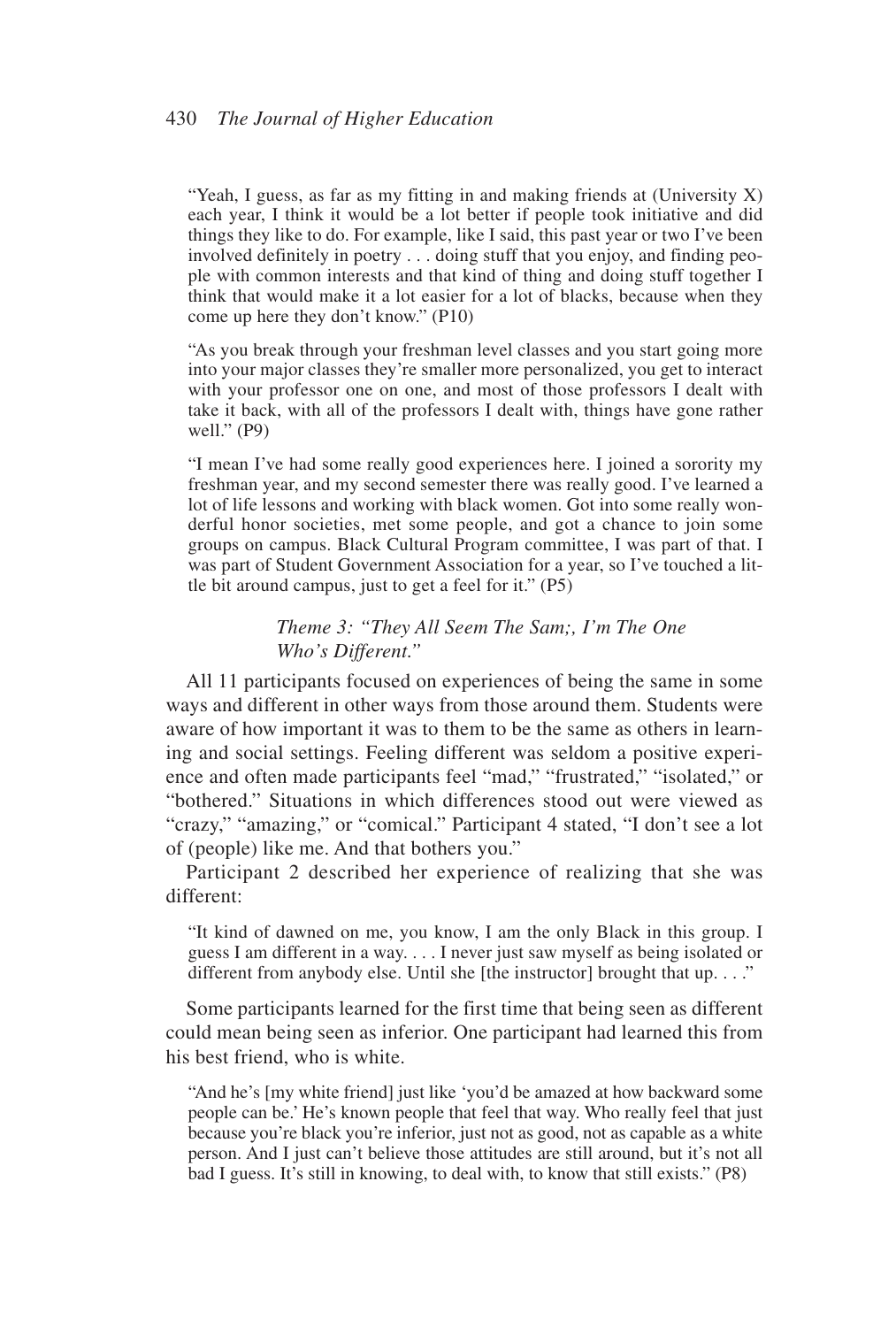Some participants also described how they were different from other black students:

"And you know, I'd try to explain to them, 'We're all different, so I can't answer, you know, for all blacks or for minorities period as a whole." (P2)

Participant 1 focused at a more personal level:

"I feel like sort of an outsider because I really don't. . . . I never really fit in with other black students here. . . . I have a different way of thinking or something. I don't talk like the black slang and everything, and so they are like you know, 'You're trying to be white.'And you know, I'm just being me. . . . I mean they all seem the same, I'm the one who's different." (P1)

Another participant described the experience of intentionally being different from other black students:

". . . you know how hard it is with black people without an education. You have a chance to get an education to better yourself, you ought to make the best of it. And when people don't that really bothered me a lot, too. I didn't understand why, and so when I saw that I was like, I've got to do different. . . . I've got to do the best that I can, and at least graduate." (P 10)

Most participants thought they were, to some degree, the same as other students:

"But after you sit down and talk with them, actually you're not too much different than they are, you just come from a different place and you have a different skin color, but for the most part you have a lot of things in common." (P9)

"Just because you're not from the same area or have the same accent or language doesn't mean you don't have a common bond or goal, or you can't understand each other." (P4)

Participants talked about the need to help faculty and white students understand that black students are able to learn the same as others. One participant described how she "plays the game:"

"But I've held a 4.0 for two years in these [white] professors' classes, so they look at me as being kind of one of them. I'm accepted into their kind of, their culture, because I know how to play the game to get what I need." (P5)

Some participants indicated a need to connect to other black students and faculty, even though they appreciated an opportunity to get to know others different from themselves.

"But it turned out to be a good experience, hanging out and finding out about the white kids and stuff. But then there was a certain level of degree where you still feel left out, if you're not really connected with people of your own race."  $(P3)$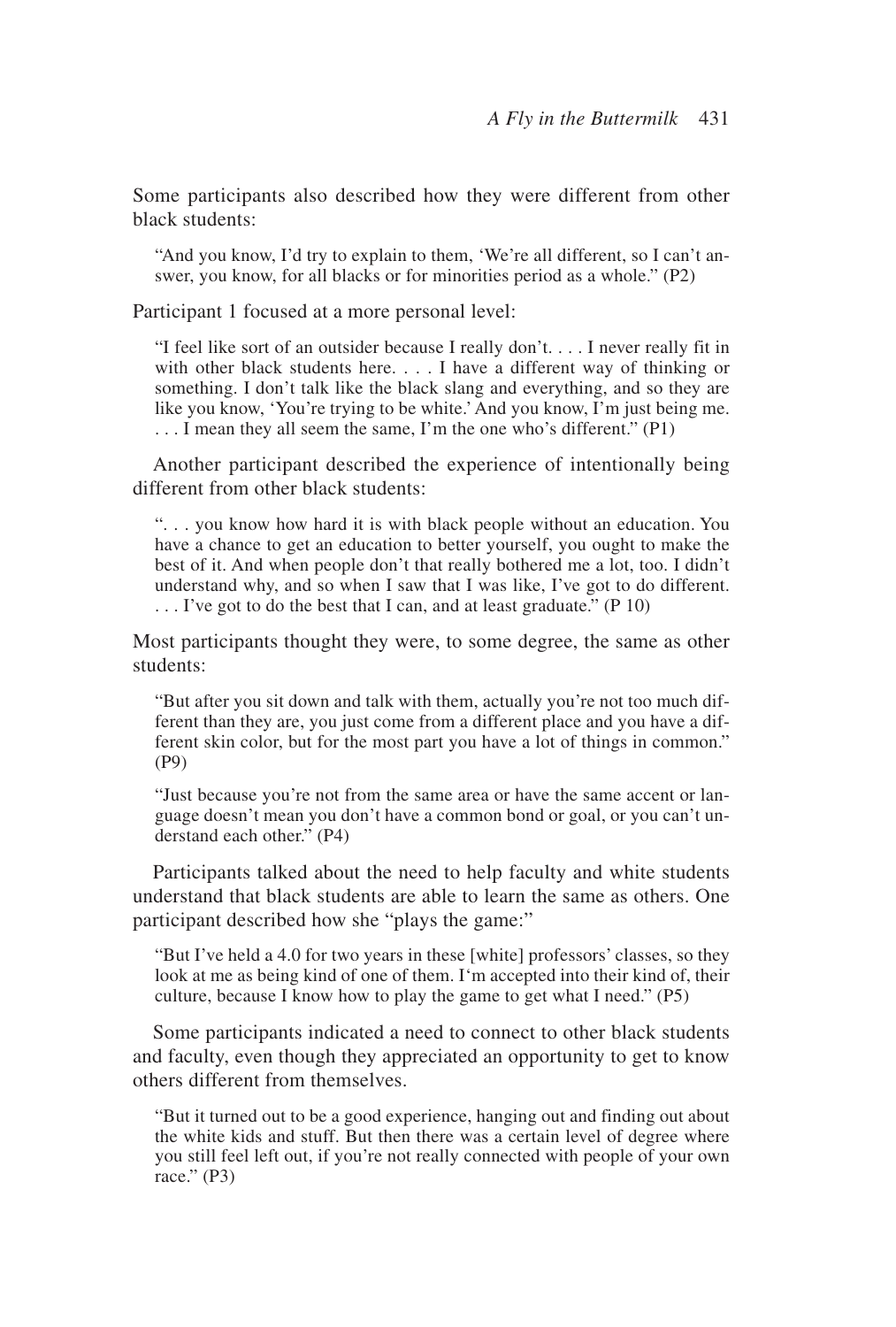One participant deeply questioned her need to have only black friends in college when this had not been her experience in high school:

"I honestly can say I don't know why. . . . because I've never just had so many people of my same culture and same ideas and beliefs that I have, to be my friends all at one time." (P4)

Participants described their need to be in classes with black instructors and, perhaps even more, to be in classes with a sizeable number of black students:

"I've had two black instructors since I've been at (University  $X$ ). I never thought about that before, and that's sad. You know, the vibes in their class is totally different from any other classes I had, and I want to say it was because there were a lot more black people in these classes. . . . I think out of all my classes I have taken here my best experiences have been in classes with black professors. And sadly to say that's just how it is. I felt at home in those classes. I felt like I learned more because I didn't have to spend time fighting somebody I guess and saying quit looking at me or having to pick my words very carefully, or there have been times when I felt like I hindered class discussions." (P6)

In summary, the experience of same/different for black students in this study can best be described in the words of one student:

"It's crazy, it's crazy up here, but it's a learning experience. I think that is the positive thing that I can say about it. It's a learning experience for black people. You will come here and you will learn that you are black. And that it means something. And what it means to you depends on how you take it. It really does depend on how you take it." (P6)

## *Theme 4. "I Have to Prove I'm Worthy To Be Here."*

A common theme in participant narratives was the idea that whites saw blacks as a group and individually as less capable until proven otherwise. Participants described how they had to work harder to overcome such preconceived ideas and succeed in spite of the obstacles presented.

"I had the feeling then, and even still now, when I walk in a classroom that they're already . . . that everybody's eye is on me, that everybody is watching me, wanting to see what I am going to do. How is my performance going to be? And I feel like I have to work harder, study more, answer more questions, ask more questions, to prove to both my teachers and to my fellow classmates that, you know, I am worthy to be here. I'm deserving to be here. And, you know, don't automatically doubt my academic capabilities just because I am black." (P7)

"I'm always on my Ps and Qs and know that I've got to do better than anybody else. I have to. And I'm not sure that that's, you know, absolutely true in somebody else's eyes, but just the situations I've been in and the way peo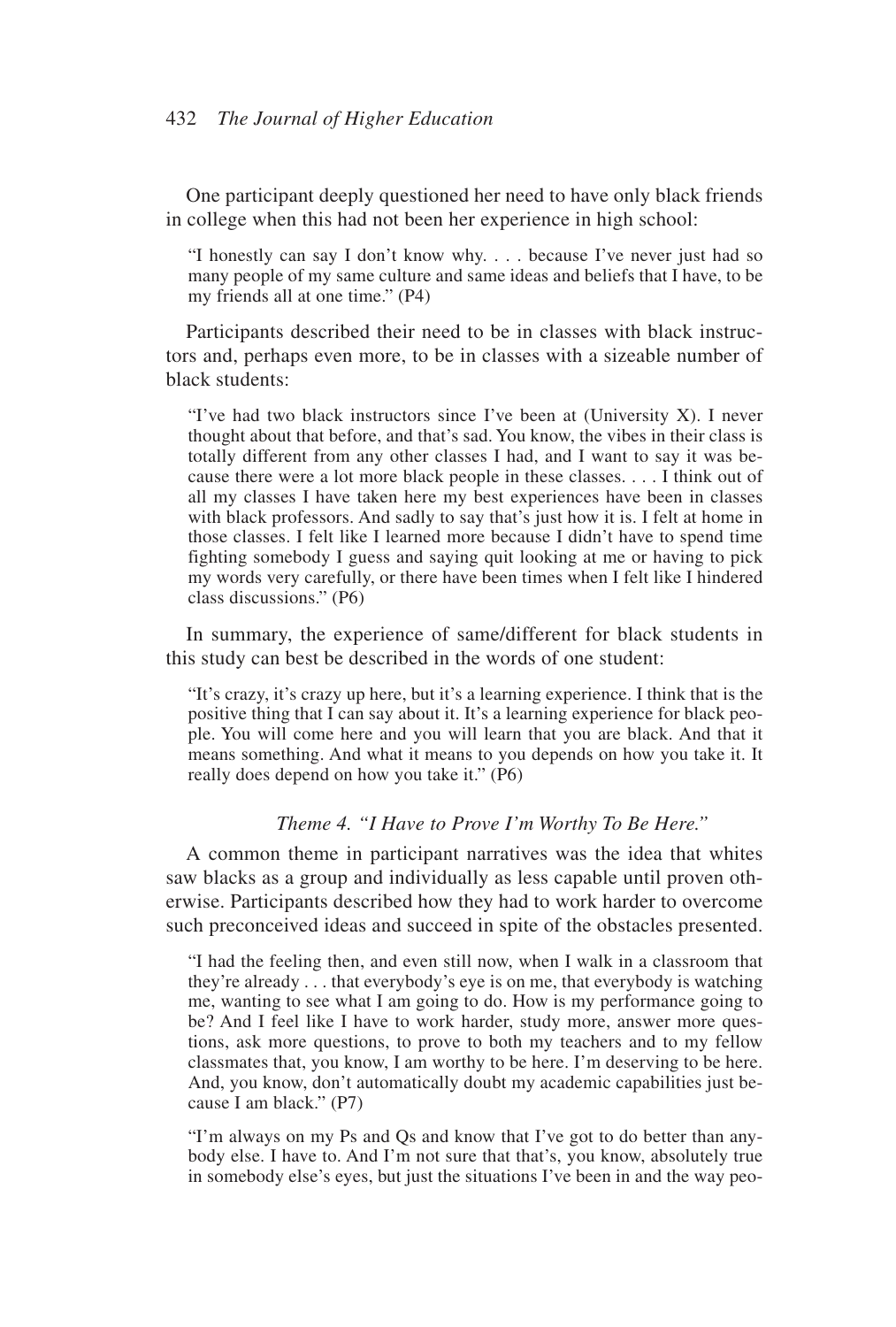ple have treated me, it makes me feel like Oh, I have to do better than best for them to see what I'm really capable of doing, what I'm really, really capable of doing." (P5)

"And I'm proud that I'm black and that I'm doing it. But it's almost like I have to prove a point. Just like with Dr. Smith. She assumed that I didn't have the grades. I was like "No baby, I have a 4.0 in the English department." So why should I have to give you my credentials just because I'm black?" (P6)

In the classroom the need to prove oneself led to more effort and more stress on the part of black students who saw classroom interaction as crucial for their success. Some participants identified specific strategies they employed.

"In my history class I sit in the front row, and I sit in the front row of every class. I have to. And I do this because I feel . . . I want the professor to know that I am in the classroom, that I want to learn and that I'm paying attention." (P3)

"I have to work ten times harder to make an A because, due definitely to the teacher's teaching techniques in the classroom. Most of my classrooms I feel, like I said before, that the teacher tends to teach towards another area in the classroom. So what I have to do . . . I have to call upon the teacher, get her attention, and ask whatever problem that I have to see if she can help me solve it. I kind of feel neglected. So what you have to do is you have to let them know you have good sense. And that's one reason why I said I worked ten times as hard." (P2)

The need to prove themselves was not limited to interactions with faculty, but also occurred with peers in a variety of settings. Strategies and extra effort were needed there too:

"And so I went with the mentality I could prove something to my professor and that sort of thing. But then what shocked me was having to prove it to my peers as well. Like I say, a lot of them assume that you're on some kind of minority scholarship and you're here because of affirmative action and that sort of stuff. No, just because I'm black doesn't mean I get special privileges you know, but they automatically assume that. It's like you really had to prove it, you really had to show them that hey, not all black folks are dumb or lazy or apathetic or whatever." (P10)

Group work in particular was problematic for participants who felt they had to prove themselves to other group members.

"Sometimes it feels like I have to prove myself, not so much now that I'm a senior. I guess that's why, I don't know. But a lot of times when I'm in classes I'm working in a group, but there's not that many black people in (College X), and when we're just forming ideas and working on something, it's kind of like for the first 30 minutes I'm ignored until I prove to them that yes, I know what I'm talking about." (P8)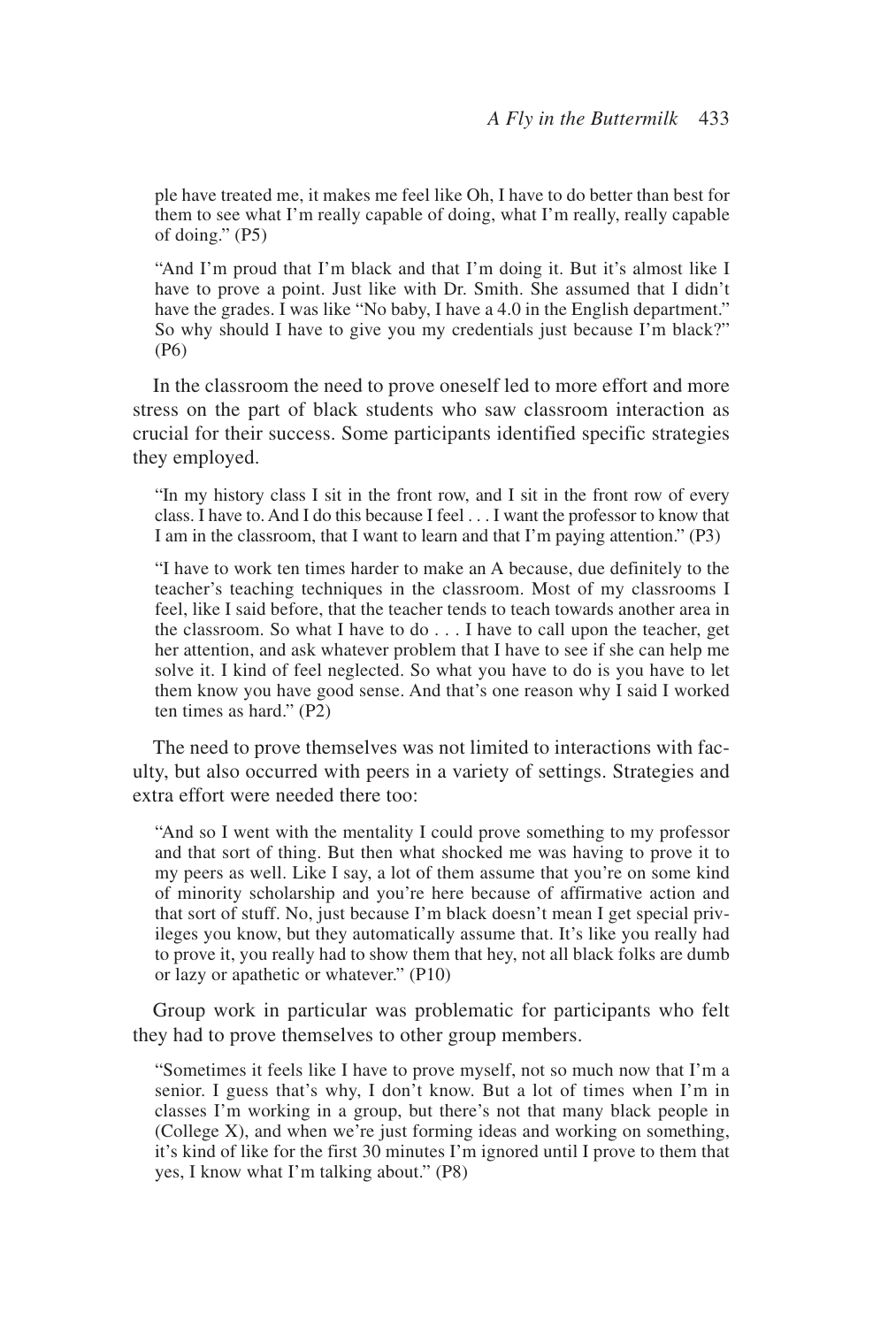In the experience of one participant there were clear expectations, even anticipations, of failure:

"So it's like when you come here and if you're in one of their groups, they're looking at you. Once you've been assigned to their group, sort of sneering up their nose sometimes, some people, not all. And you know, they're just standing back to wait and see what you're going to do. You know, it's almost like they're waiting for you to mess up. They're waiting for you to miss their one group meeting and say, 'Oh, well, she doesn't contribute." (P7)

One participant did not see the need to prove oneself as limited to the university but as a more ubiquitous experience she expected to encounter in the workplace.

"And you know, you may not think, that I'm good enough but I know I'm good enough. But sometimes I get really frustrated when I continuously have to prove myself. I have to prove myself all the time, but I think we have to continuously do that throughout society anyway. When I get my first job, I'm going to have to prove that I can do this, just to do the work that I do. But sometimes I feel like blacks have to prove themselves just a tad bit more because people look at our color as a discrepancy and not as a difference and just a uniqueness about ourselves. So I think that we have to go that extra mile to say hey, I'm actually prepared and I'm qualified to do this job." (P5)

In addition to the need to prove themselves individually with faculty and peers, some participants described efforts to prove themselves collectively.

"It shouldn't take all of that to prove to the whites on campus and to the president and the student newspaper. We shouldn't have to have walks and send in letters every week just to say hey, we're doing what we're supposed to. That's what we're supposed to do. I mean we're here to get an education, to do our best, to get a degree, that's what we're supposed to do." (P6)

> *Theme 5: "Sometimes I'm Not Even Here/Sometimes I Have to Represent Every Black Student in Here": Invisibility/Supervisibility.*

A final theme described in the present set of interviews was that of relative visibility. This theme expressed the participants' experiences of being noticed or not being noticed, wholly as a result of being black. This experience took many forms which led to a feeling of being uncomfortable because of standing out. This was illustrated by the young man in this paper's opening quote who said:

"And so a lot of times I felt out of place, because you see all white faces. You know I'm the only fly in the buttermilk, so that took some getting used to  $\ldots$ ." (P10)

This was clearly an experience of being hypervisible and of feeling out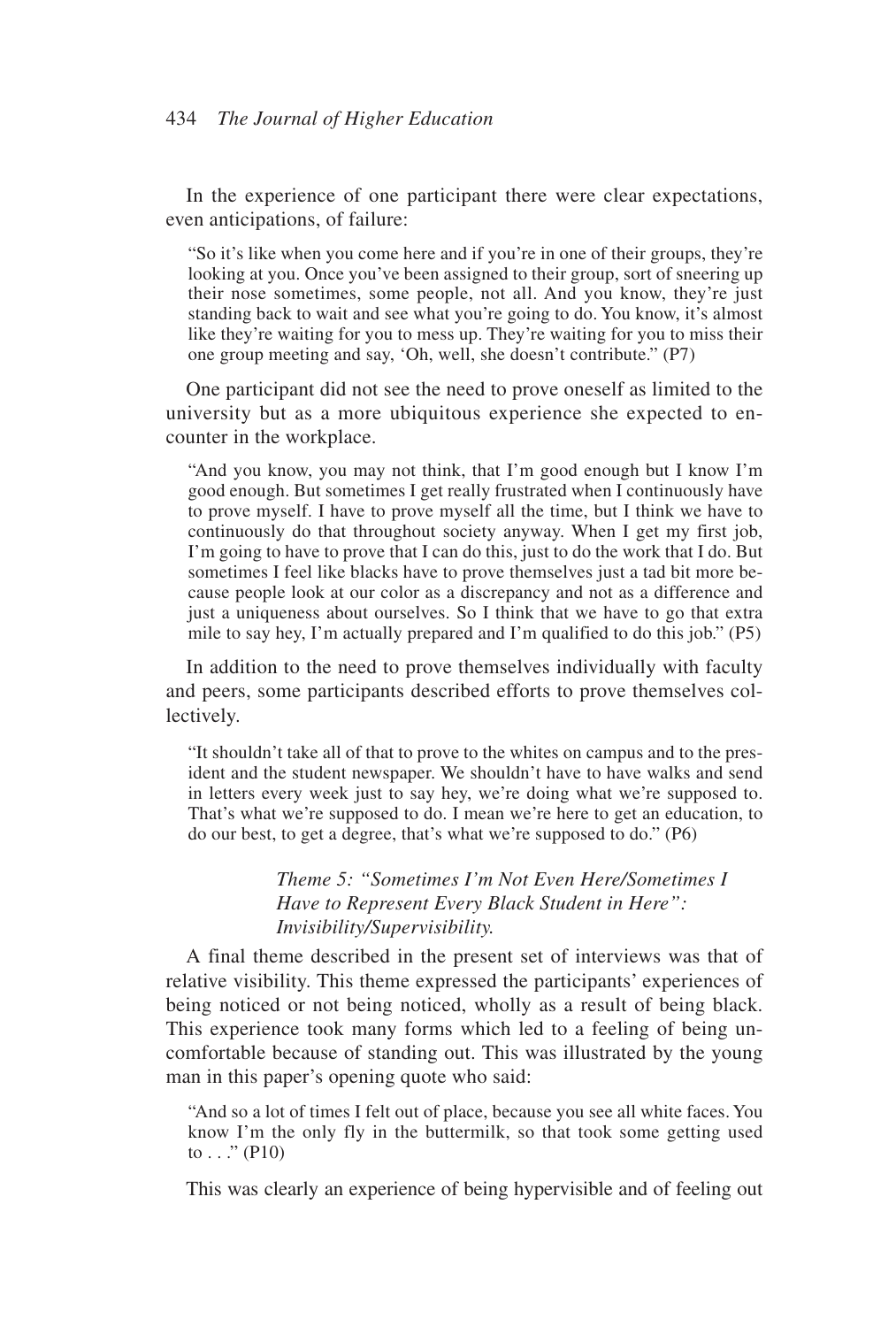of place. The image of "a fly in the buttermilk" is not only about hypervisibility, but also has a potentially self-derogatory tone. One young woman commented on such experiences as intimidating and, ultimately, hindering.

". . . but when there's like two black people in a classroom and a hundred white people in the classroom, to me it made me feel kind of intimidated. And definitely if I felt that they didn't want to help me, for example if I had to miss class and I had to get notes, I didn't have that relationship with somebody to where I could call them up and say "Hey can I get those notes?" And so for me it hindered my education experience and made me have to work harder." (P3)

A different student noted that she experiences both invisibility and hypervisibility. Since there are few black students visible to her, she feels even more alone:

"And I feel like when I go to classes and if I walk in and I see that there are no other black faces, I automatically sit down and I say; 'Lord, it's going to be one of those semesters.' And I don't think that I should have to feel like that in school." (P6)

Hypervisibility was not only a personal inconvenience, it also had overt negative consequences in classes where professors were perceived as having difficulty with black students:

"(Professor X had) been picking on me all semester because I'm the only black person. I mean she asked me to sing the Black National Anthem. And I was like, 'No, I can't sing, I'm sorry? I mean, she would use words like 'you people' and (it was) just horrible. She was horrible . . . I found that they would have a hard time talking about blacks, slavery, and when we would get to history, they would have a hard time talking about that when I was in class.  $\ldots$  ."(P6)

One side effect to hypervisibility is that the student is sometimes treated as a representative of all blacks. This became a significant subtheme in itself.

"Because in most of my classes when we talk about an issue that deals with black people I become like the black representative of the United States of America. I become that. I really do. And I'm like, I don't represent the black population of the US . . . It's like I know what I think but I don't know what the rest of the black people in the world think." (P5)

"I guess they would just ask questions about black people in general you know, and expect you to have the answers. Whether, you know, do all black people like chicken? You know, I don't know. I've never met all black people, you know." (P10)

The reverse experience to hypervisibility is invisibility. In these incidents, the students reported being deliberately ignored.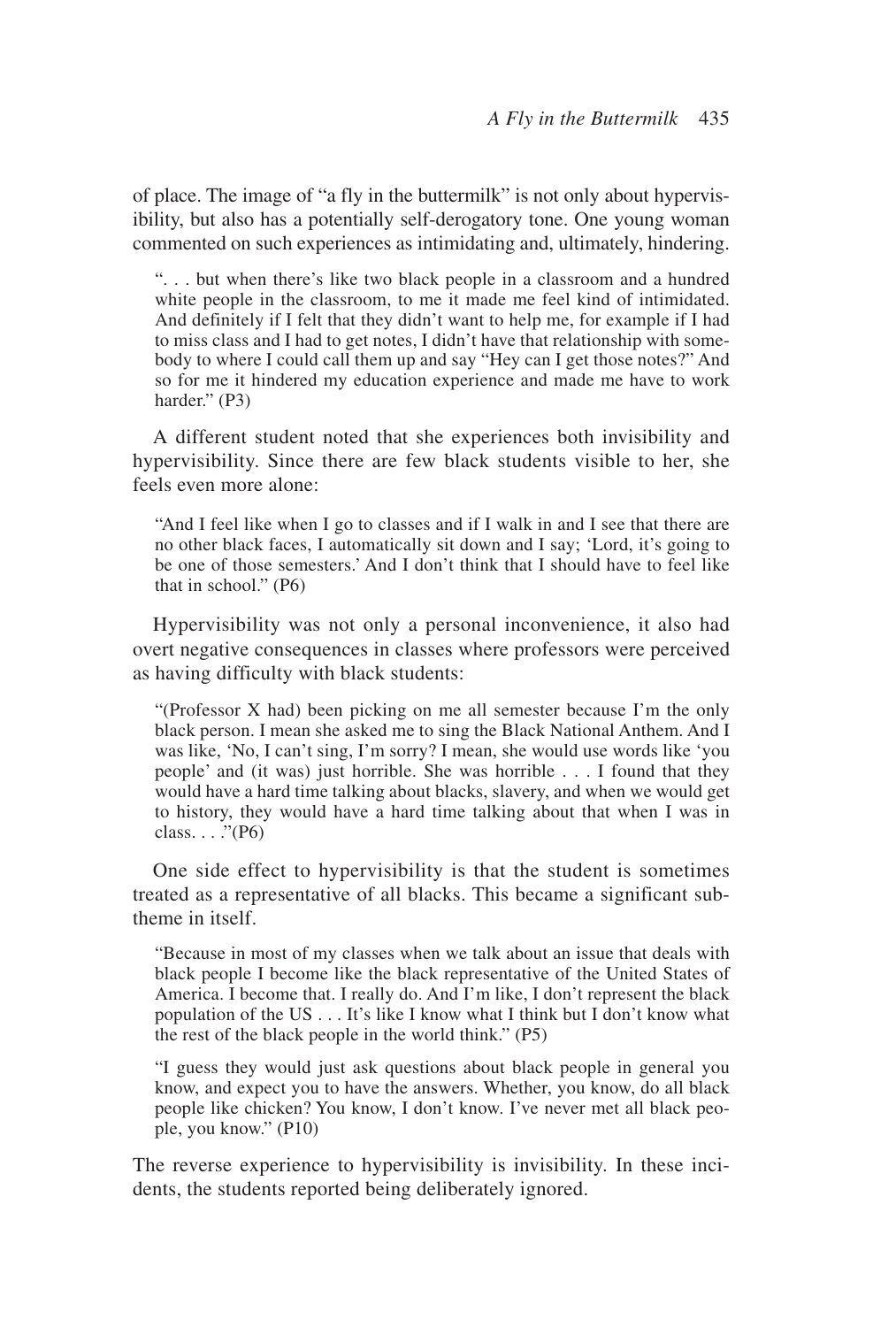"In like asking for their help with something, or like, they were just like, some of them, like if you were waiting in line for snacks or something, they would like, go around you. You'd be standing there and they'd be like picking the next person in line." (P1)

"And I can remember some of my classes, going into some of my classes, not really being recognized because I would raise my hand and it would be like I wasn't there. I didn't really understand that, because I know people see me. I know I'm not invisible." (P5)

"I would be standing here and there was a white girl beside me and people would come up to ask a question and they would look right at her. I was like "I'm right here." And that's happened in every job I've had at University X." (P8)

While the issue of visibility has a range of manifestations, one woman summarized its consequences quite succinctly.

"I mean, just college itself is already intense. I just don't think that anybody needs any added pressures. But you come to (University X) and you're black, it automatically is there." (P6)

## *Discussion*

When we want to understand what stands out for people in a given situation, phenomenological research gives voice to their experiences in a singularly powerful way. The descriptions shared by our participants can help us understand what being "a fly in the buttermilk" is really like. Only through such understanding can we begin to experience some of the challenges faced by black students at predominately white institutions.

All of the experiences reported by our participants as figural events in their college careers were superimposed on the backdrop of a white dominated world. After careful analyses of the transcripts, the essence of our participants' experiences might read as follows:

Unfairness, sabotage, and condescension are everyday occurrences in the white world in which I live at the university. In order to connect with students, faculty, administrators, and others on and around campus, I must be the one to initiate interaction, and I must also prove I am worthy as a student or friend. I am continuously made aware of how different I am, especially when I am the only black student in a class. Life is full of opposites: I feel as if I am seen as the same as other blacks by many whites, yet I often feel different from other black students. Perhaps the most common experience I have is one of extremes: Either I am invisible or I am its opposite—I am supervisible.

All participants reported positive experiences when they were students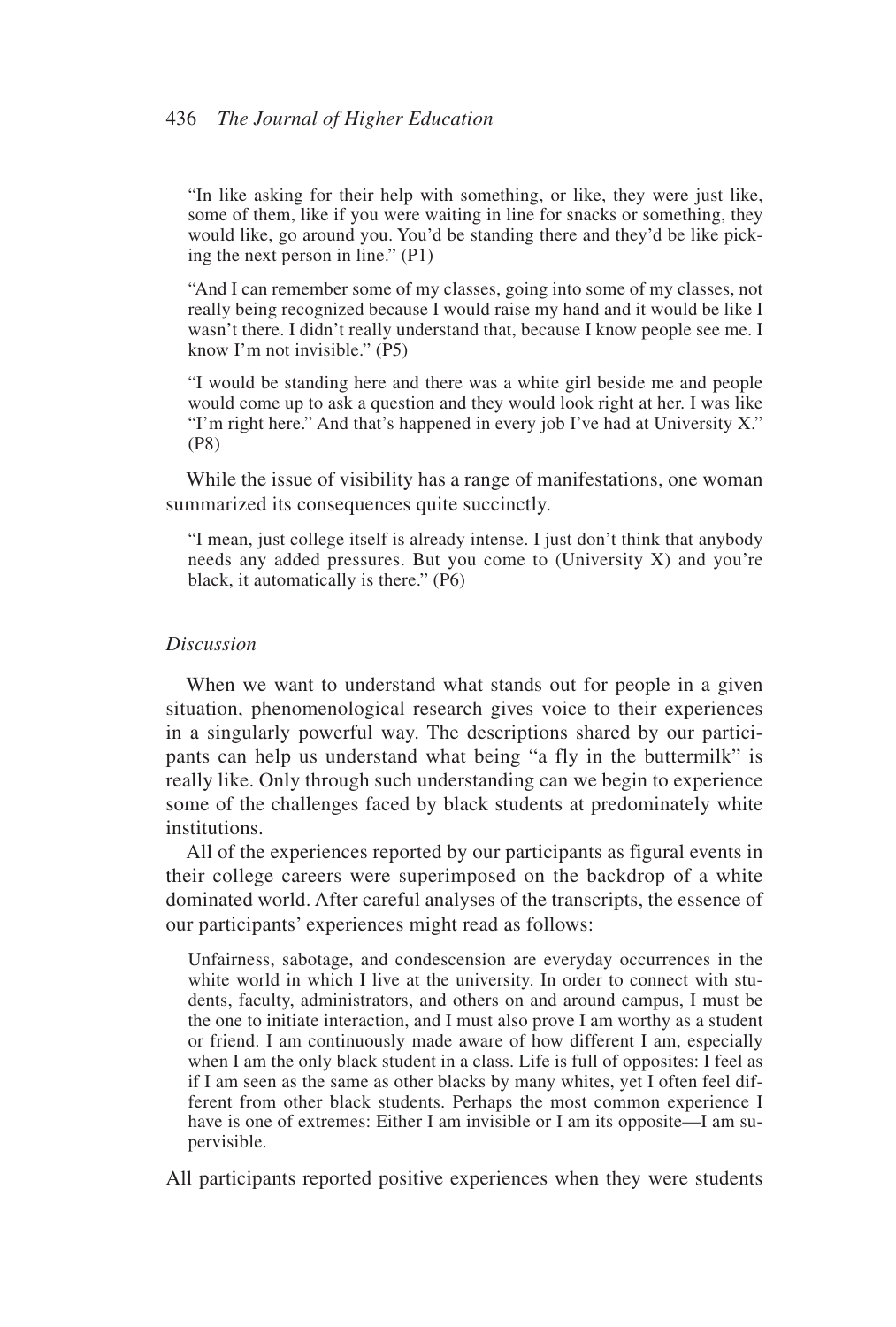in a predominantly white university. They also reported negative experiences that might have overwhelmed students with lesser strength and/or resolve to succeed. As discussed earlier, other studies have pointed to numerous factors connected to higher dropout rates for black students in predominantly white universities. Four of the five themes capturing participant experiences offer support to prior findings although one potentially important theme (invisible/supervisible) has rarely been discussed in the research literature. All five themes, however, may help university faculty and administrators come to understand prior research in a way that leads to a better environment for all students.

The unfairness/sabotage/condescension theme was an especially crucial element of our participants' hurtful experiences at their university. It was voiced clearly in the statement of one participant who said, "It happens everyday." Numerous prior studies echo our participant's reactions to insensitive and sometimes racist acts. Participants in survey studies completed by Smith (1980) and Allen, Nunley, & Scott-Warner (1988) reported that 55–78% of students, staff, and faculty described their institutions as hostile and unwelcoming to black students. Kirkland (1998) found that black students reported insensitive attitudes of Caucasian faculty and students, along with lack of support, as the most frequently reported stressors they faced. A study by Fisher and Shaw (1999) found more than 50% of their participants reported feeling unfairly treated by faculty, and a large proportion noted racist treatment and subsequent feelings of anger. It was clear that most of the hurt our participants experienced came from the unfairness, sabotage, and condescension they perceived as happening every day. While the perception of generalized injustice such as that reported by our participants is undoubtedly important in their affective response to life on campus, it also has a potential adverse effect on academic performance. Members of socially stigmatized groups may protect their self-esteem by adopting coping strategies such as deemphasizing the value of academic success or discounting academic feedback, either positive or negative, as a valid indicator of their performance and ability (Schmader, Major, & Gramzow, 2002). Either behavior may result in poorer academic achievement. The pervasive nature of the unfairness/sabotage/condescension mandates a coordinated institutional and faculty response if efforts to increase success of black students are effective.

The themes of isolation/connection and same/different are also supported by previous research. The first of these themes is represented by the statement, "You have to initiate the connection," whereas the second is embodied in the words of one student who said, "They seem all the same; I am the one who is different." Taken in combination, these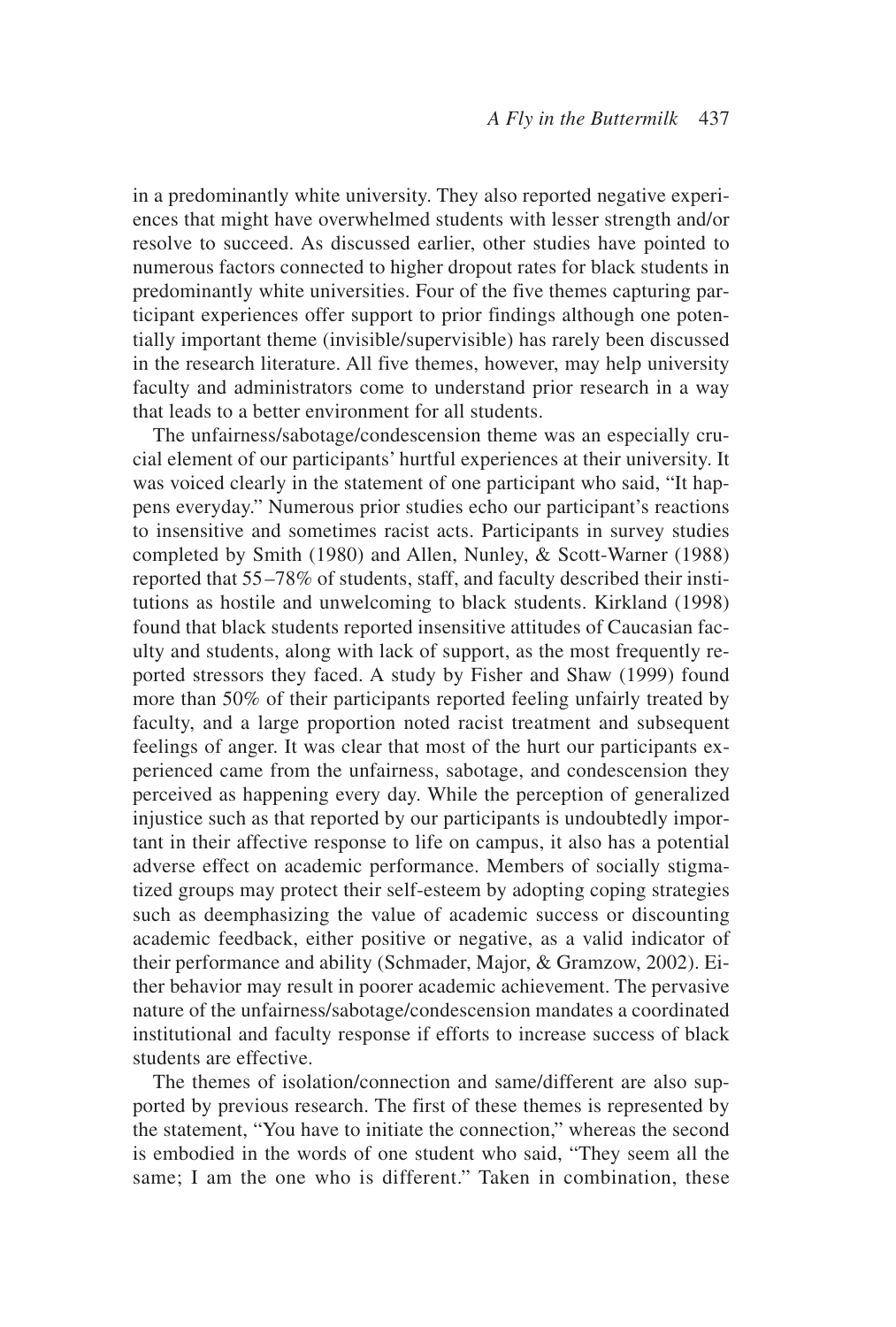themes illustrate the complexity of interpersonal relationships described by participants as they worked to survive in a predominately white university.

The theme of isolation/connection denotes a perceived barrier participants needed to overcome to achieve academic success. It is well documented that the inability to develop a connection with some aspect of the university will generally result in failure. Tinto (1975, 1987) noted that nonintegrative experiences of loneliness and alienation were positively correlated with withdrawal from college whereas positive or integrative experiences enhanced minority student persistence. D'Souza (1991) cited institutional alienation as the most significant characteristic experience of black students attending predominately white universities. The perception expressed by participants—that they always had to initiate a connection—is complicated by feelings of alienation and of being different from other students.

Participants reported that when they arrived on campus they felt isolated as though no one was reaching out to them. University-sponsored programs to help students make successful connections were not always perceived as helpful or effective but instead cliquish and divisive. Connection with white students appeared to be easier for participants who had previously attended a white high school, supporting the idea that preparation for racist treatment enhances the possibilities of coping (Nghe & Mahalik, 2001). It was clear, however, that connecting with other students, white or black, was quite difficult for some participants. Tinto (1975, 1987) pointed out that the ability to be bicultural while maintaining a cultural identity was significant in fostering educational attainment. Unfortunately, individuals who are marginalized on the basis of race often internalize stereotypic images of themselves in addition to their own more differentiated identities—a splitting of self image (Hall, Stevens, & Meleis, 1994). When this occurs connection with others will be more difficult and the difficulty is compounded by a feeling of being different.

"A fly in the buttermilk" was one participant's way of describing his perception of an experience that stood out for all participants: being alone in a class with many white students. All participants reported how comforting it was to have other black students in their classes and what a pleasure (albeit a rare one) it was to have a black professor. This feeling of being different also reflects a more general feeling of alienation from white students and the overall university community. This is not surprising in light of Judd et al.'s (1995) contention that while whites may be socialized to avoid stereotyping and thinking about racial differences, blacks are socialized to emphasize racial group differences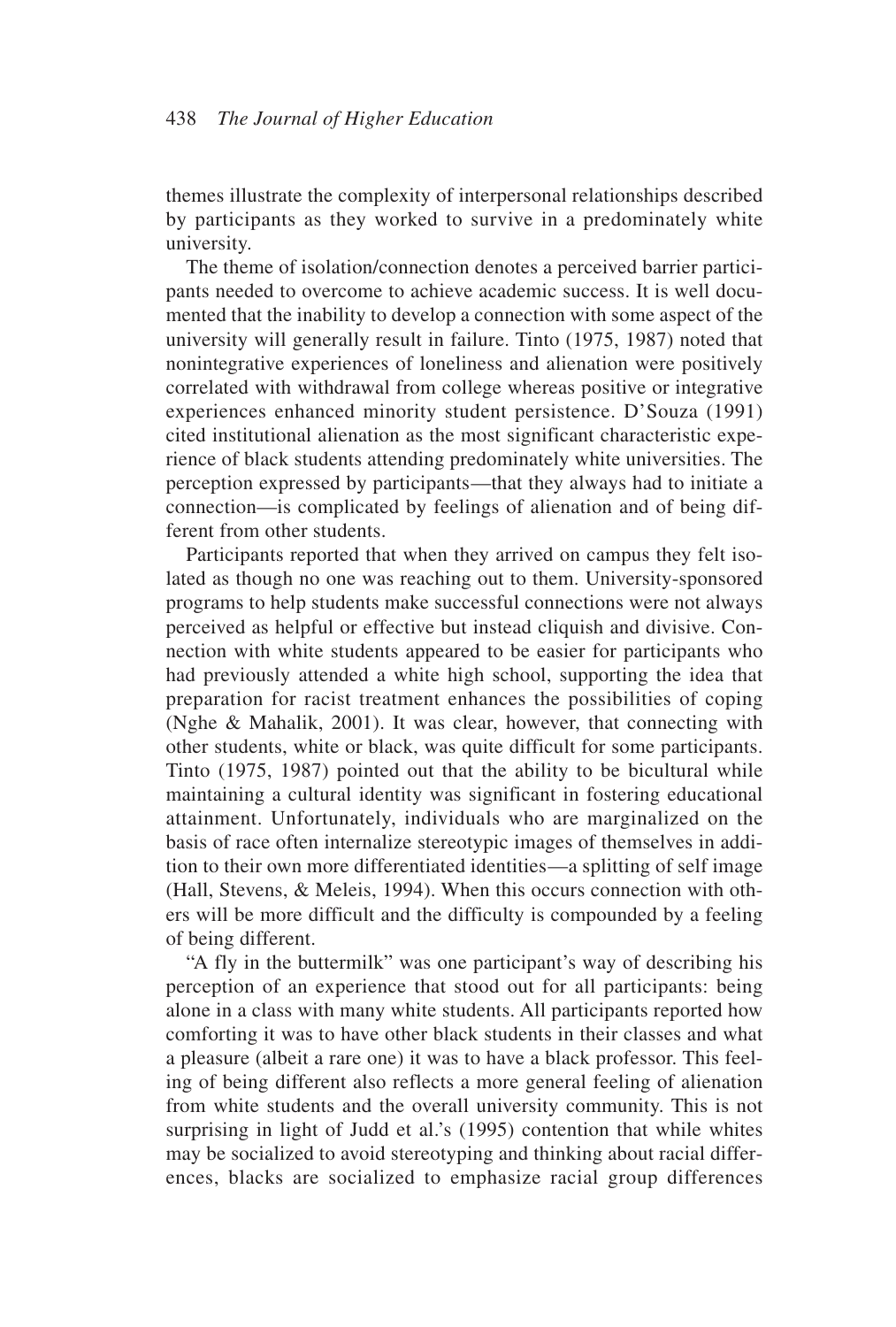between themselves and whites. In addition, however, some participants felt they were different from other black students and reported being criticized for being too serious about grades and for not talking black slang. In turn, some of them were critical of other black students whom they saw as too loud and boisterous and lacking a commitment to academic success. It seemed that many of our participants saw other blacks as the same and themselves as the one who was different. While the themes of isolation and difference are perhaps reflective of the ambivalent attitudes reported by blacks regarding whites (Shelton, 2000) and by dominant groups towards minority groups (Fiske et al., 1999), it is clear that the "I am different" theme relates to an obstacle salient to our participants' university experience.

Having to prove one's worthiness represents a potentially serious barrier to success for black students in a predominately white university. Unique to minority or marginalized groups, the assumption of unworthiness is associated with a particularly detrimental factor—stereotype threat—that seems to impair performance of even the most skilled achievement-oriented and confident black students (Steele, 1999). In a series of experiments Steele found that "stereotype threat" tends to depress test scores and that dramatic improvement occurs when such threat is lifted. What impairs student performance is the threat of doing something they feel may inadvertently confirm a negative stereotype. Mistrustful of the faculty, black students often try too hard, rather than not hard enough. Steele likens this to "John Henryism," a phenomenon observed in blacks who seem to be emulating that legendary figure whose superhuman work efforts led to his death. The sense of being seen through the lens of a negative stereotype as unworthy leads to fear of doing something to confirm that stereotype, decreased class participation, increased anxiety, and often poor academic performance in spite of ample ability and preparation.

It also appeared that while our participants perceived the need to prove their academic worth and engaged in behaviors to do so, they also had the goal of invalidating negative prejudices about the academic ability of black students. Although, in one sense, they did not want to be spokespersons for the black race, they did want to do all they could to improve negative impressions the university community might hold concerning the ability of black students to succeed.

In terms of visibility/invisibility the participants in our study perceived themselves as being at both ends of a continuum. One participant stated it this way: "Sometimes I'm not even here. And sometimes I have to represent every black student here." Reading participant transcripts gives one the impression that there is some truth in the sweet bliss of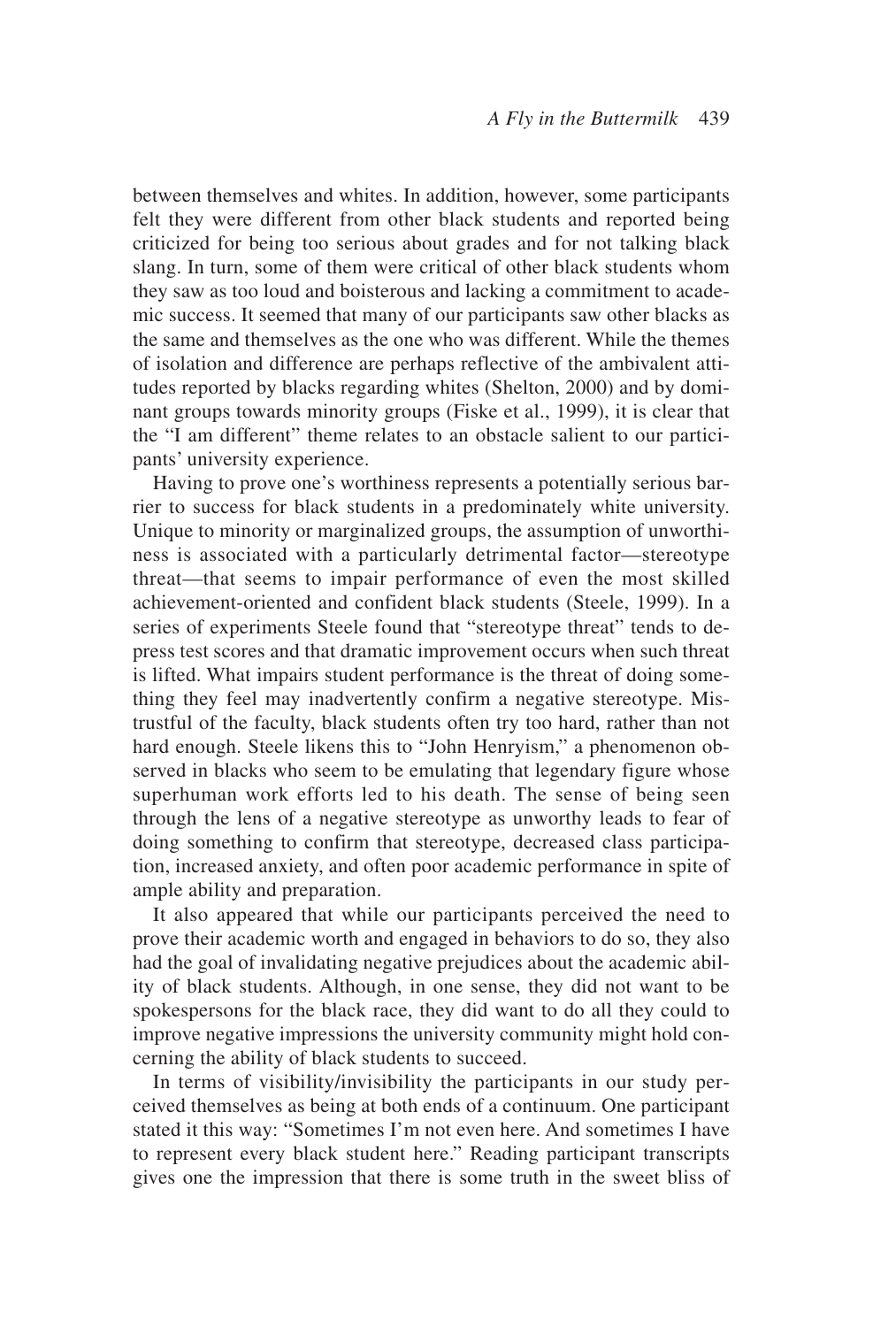finding a pleasant middle ground between the extremes of being cast in the spotlight and of being totally ignored.

For major time periods in their college careers, participants reported themselves swinging from one extreme to the other. They reported that professors often called on them in classes to speak for the entire black race when racial issues were broached. This supervisibility left them feeling out of place and uncomfortable in a majority of their classes. Conversely, when not in the spotlight, they often experienced themselves as invisible to the white university community. Participants reported that they were almost never invited to join white students in a study group and often were ignored when assigned to a project group. When participants were employed at campus stores, they noticed that whites sought assistance from less competent white personnel if there was a choice between black and white clerks.

Our participants, however, were not the first African Americans to describe interrelationships between personal identity and the larger white community in terms of visibility. In the classic novel by Ralph Ellison, *Invisible Man* (1952), the metaphoric play of light and shadow describing interactions between the narrator and his social setting was used to capture the complexities (and situatedness) of black identity itself. Equating identity with visibility in this way suggests there is an optimal level of visibility in which the person, in conjunction with others, decides how—or even whether—to seek visibility in some setting. In the present case, the theme of invisibility captures student experiences of an absence of validation for who they experience themselves to be whereas the theme of supervisibility expresses student experiences of having one's identity defined by other, usually more powerful, persons in the present setting. In neither case does the student feel primary authorship for the identity attained, and this is precisely what participants were trying to describe when they noted that "sometimes I'm invisible and sometimes I have to represent every African American in the class."

As transcripts were analyzed, it became clear that there were some differences between participants on what has come to be called cultural identity. A conceptual understanding of these differences might help us better integrate the perceptions of our participants and the behaviors they reported for others in the predominately white university setting. The five stages of cultural identity as described by (Atkinson, Morton, & Sue, 1989; Sue et al., 1999; and Sue & Sue, 1999) include the following: Conformity, Dissonance, Resistance and Immersion, Introspective, and Integrative Awareness. These stages as discussed by Sue and Sue (1999) and Atkinson et al. (1989), relate to the experiences of oppressed people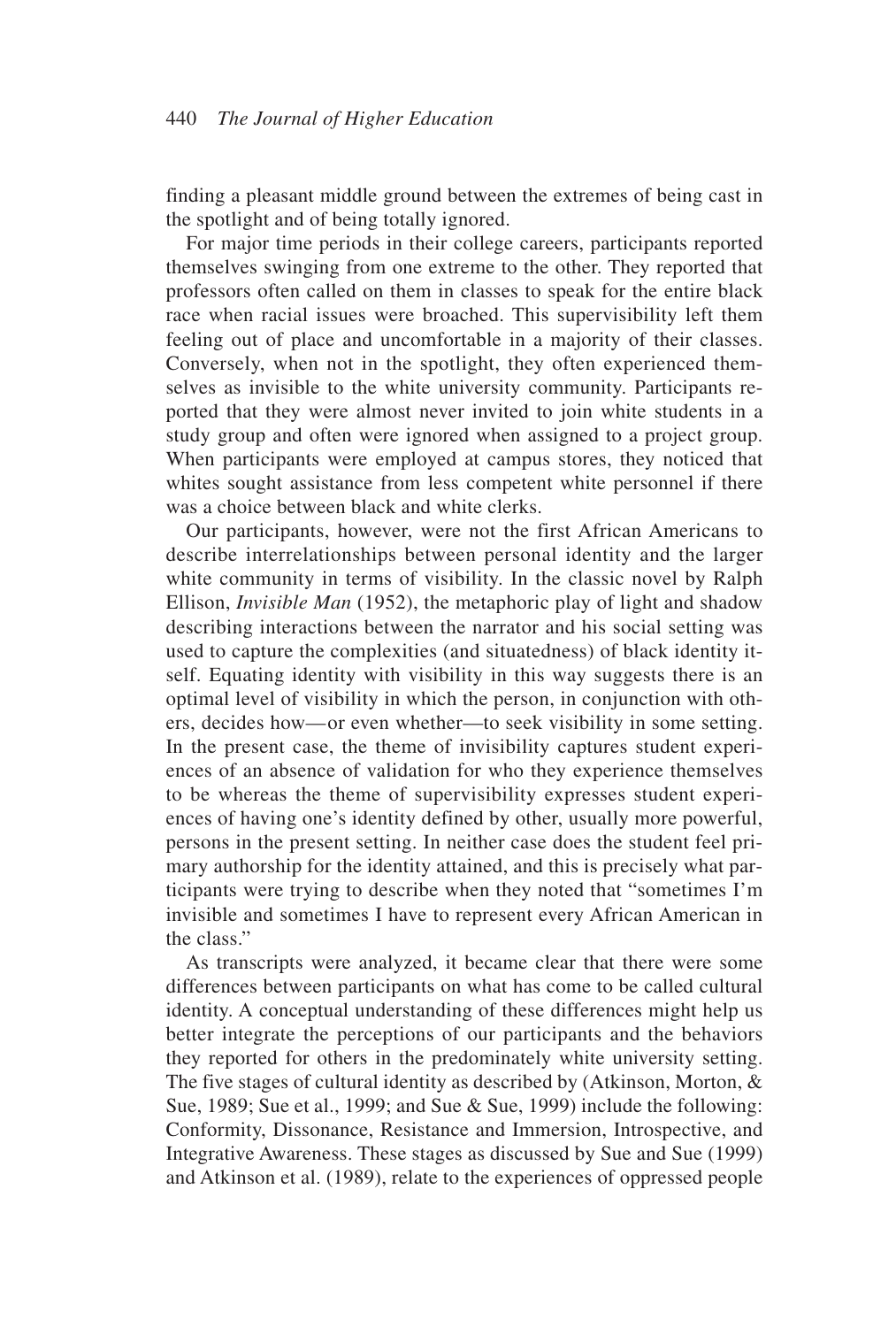as they struggle to understand their own culture, the dominant culture, and oppressive relationships between the two.

For the dominant white group, the conformity stage is marked by a generalized belief that white is right. For such individuals there is no personal responsibility taken for perpetuating racism, and there is a general lack of awareness about racial issues. The dissonance stage begins when a white person is forced to deal with contradictions in his/her attitudes and behavior. For example, a person in this stage may feel some guilt from being afraid to speak out or take action on racial issues. The resistance and immersion stage is characterized by an overreaction or a severe shift in personal values on racism. Individuals suddenly see racism everywhere. This new awareness often leads to anger toward others for their intolerance. A "White Liberal" syndrome may develop and be manifested in two complementary styles: the paternalistic, condescending, protector or an overidentification with minority group members. Whites soon discover that neither of these roles is appreciated by minority groups and often results in rejection by minority group members. The introspective stage seems to mediate between the two extremes of white identity and the rejection of whiteness. Feelings of guilt or anger that have motivated the person to identify with one or the other group are realized as dysfunctional, and individuals in this stage develop rational beliefs about who they are and what their responsibilities are in developing personal identities. The integrative awareness stage occurs when whites realize that race does not define any specific person. There is a sense of self-fulfillment as the person comes to terms with what his/her role in racism might be and what are effective ways of dealing with the eradication of racism.

It would appear that our participants encountered some students and faculty in the first stage (conformity) of identity development. Stealing Black History Month posters would be a stage one activity as would asking participants to speak for their entire race. Participants also reported encountering some resistance and immersion behaviors in the university community. One professor cried because of the guilt she felt about "her responsibility for slavery;" another thought it would be nice if our participant sang the Black National Anthem for the class. It seems clear the participants enjoyed several meaningful interactions with students and faculty where they were treated as individuals rather than members of a group. In this context, they responded by being able to form connections with other individuals based on common interests that crossed skincolor boundaries. Despite these experiences, it seems clear that most of the hurt our participants described came from experiences expressed by Theme I: "It Happens Everyday": unfairness/sabotage/condescension.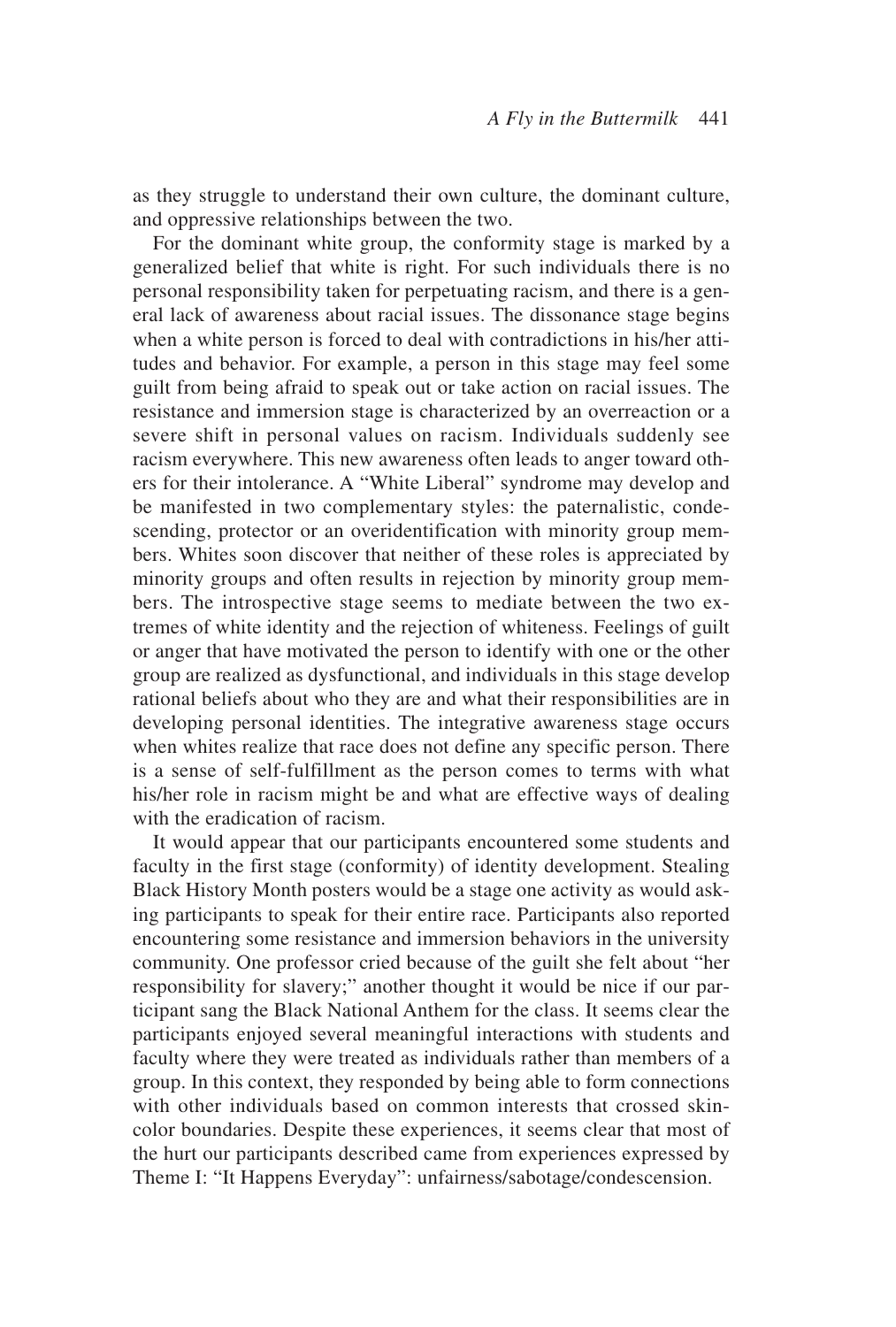For minority group members the stages of cultural identity are described in a slightly different way (Atkinson et al., 1989 and Sue & Sue (1999). Movement from one stage to another for minority-group members is characterized by changes in attitude toward self, toward others of the same minority, toward others of a different minority, and toward members of the dominant group. For example, minority-group members move from an appreciation of the dominant culture, to depreciating the dominant culture, and then to a selective appreciation of people regardless of race. In other words, in the final stage of cultural-identity development, individuals withhold judgment of other individuals based on the groups to which they belong. That is, some white individuals and some black individuals are good and some are bad, and not all members of the oppressed and dominant classes act and behave in the same way. Minority-group members move from rejecting their own culture and group (Stage One) to rejecting the dominant culture and group (Stage Three), to selective appreciation of individuals from both groups (Stage Five).

Some participants reported difficulty in connecting with their fellow black students because attempts to connect with white students were viewed as "trying to be like them." It would appear that some black students tended to reject the dominant culture whereas others were able to appreciate individuals regardless of race. It may also be the case that some black students viewed participants who were appreciative of white students as attempting to reject their own culture.

### *Recommendations*

We believe the understanding we gained from listening to the voices of our participants will help inform actions of students, faculty, and any predominately white university that wants to improve the learning environment for all students. Our participants shared strategies that led to successful graduation. The common thread running through the stories was a perceived ability to move beyond unfairness, sabotage, and condescension and to find common ground on which to build relationships. They felt that it was important to be the one to initiate connection, deal with being different and with being either invisible or supervisible, and to accept the perceived need to "prove I am worthy."

The students reported incidents and feelings emanating from classroom content, from assignments, from faculty comments, and from nonverbal communication. Faculty members must realize that academic achievement in their courses is influenced as much by intangibles as by pedagogy and just as pedagogy can be improved, the environment can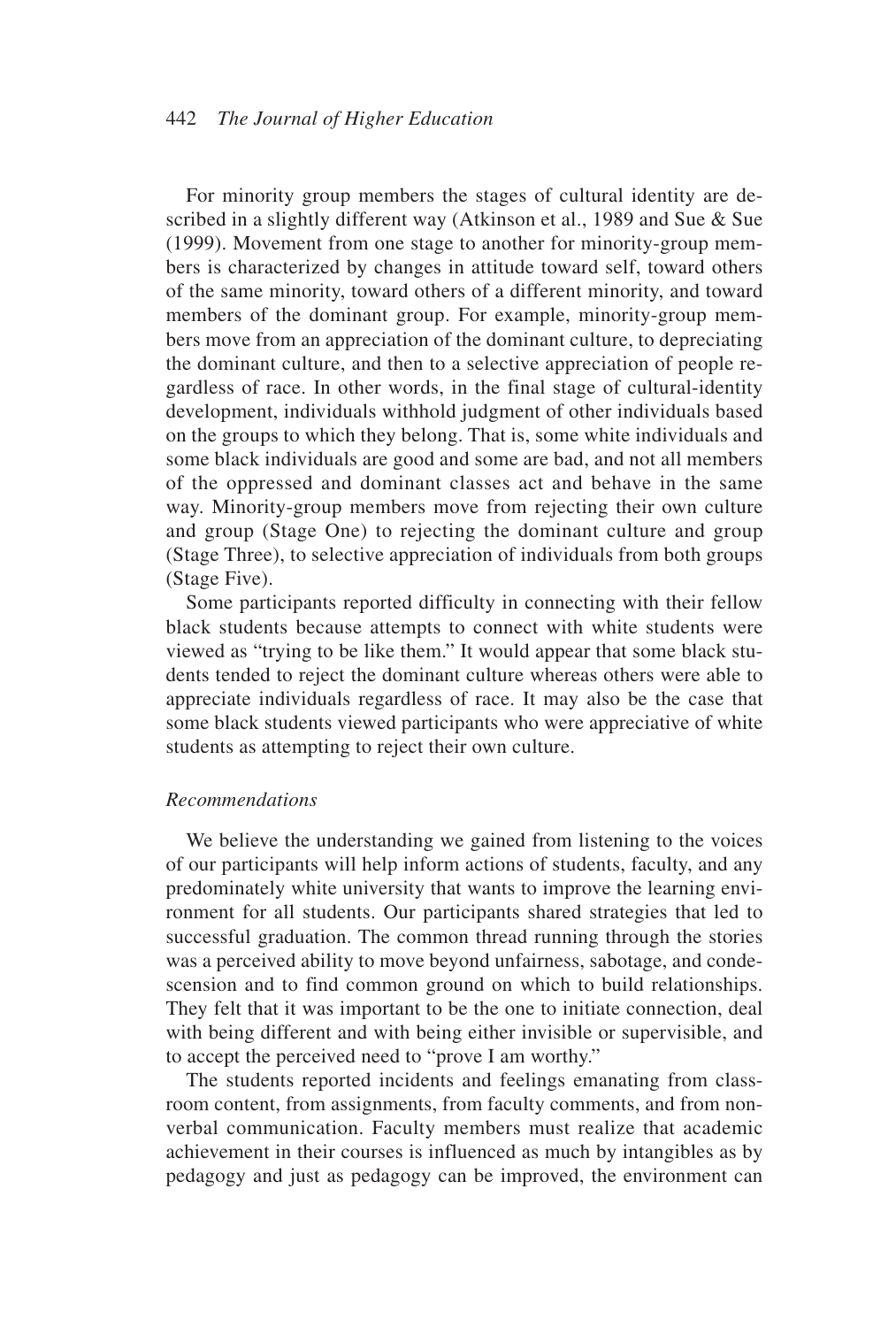be enhanced if the willingness is there. Faculty members need to examine what they do to promote an atmosphere that contributes to black students' perceptions that they need to prove they are worthy to be in college. Why did student participants feel they faced unfairness, sabotage, and condescension every day? What can faculty members do to help these students be seen, not as representatives of all blacks, but as individuals with unique goals and needs? How can faculty members help students connect with one another? Would it be possible to set aside a part of class time for students to work collaboratively in a safe and trusting environment? Would it be possible for students, in smaller classes or in small groups, to "check in" for a few moments at the beginning of class where they share something going on in their lives?

Several recommendations resulting from this study concern ways in which faculty and the university can improve the learning environment for minority students. University personnel need to develop and constantly evaluate ways to help black students connect with various segments of the university. Faculty members should be encouraged to learn about cultural identity development, examine their own behavior to assess where they are in this regard, and set goals for further development. Much of the negative faculty behavior reported by our participants was described as being done out of ignorance. Cultural competency is not only possible but should be mandatory for administration and faculty alike.

We recommend that faculty members find ways to hear the stories of their black (and other) students. While phenomenological research can be most helpful, it seems more feasible for departments to devise ways to encourage as many students as possible to share personal stories with faculty. If interviews are conducted, faculty members need to learn how to ask questions that do not interfere with students' perceptions and descriptions of their experiences.

Having looked at the experiences of successful black students just before graduation, we think it is also necessary to study the experiences of students who lack confidence about their ability to graduate. The nature of their experiences may lead to different recommendations than those found in this study. In addition, we need to study the experiences of both black and white faculty members in regard to the education of black students. We also need to study other minority groups to determine differences and similarities, as well as groups of students at various levels of undergraduate and graduate school. The more we can enable the life experiences of all students to be heard, the more we can develop an understanding capable of leading to a healthy environment for all students and all faculty.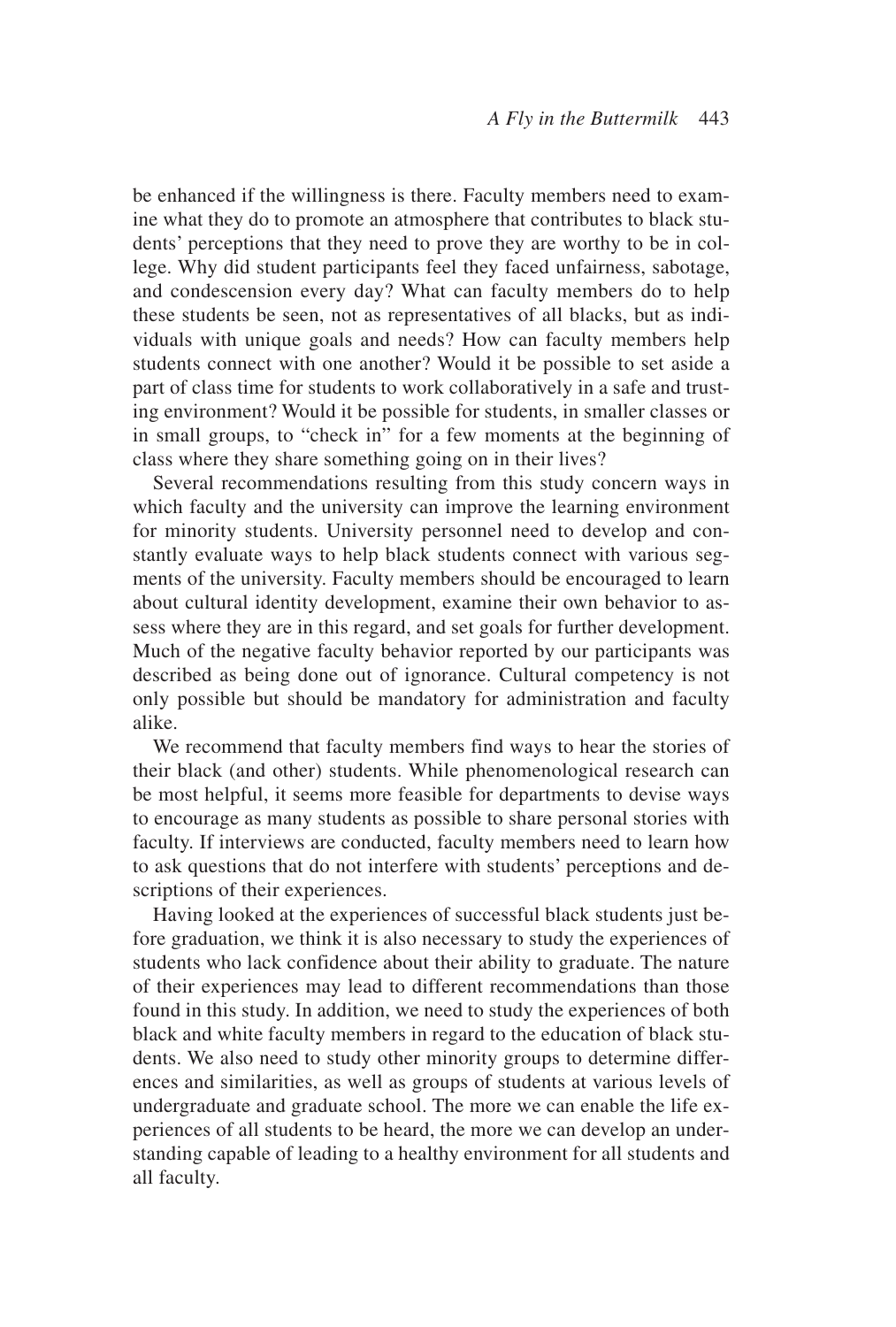### *References*

- Atkinson, D.R., Morten, G., and Sue, D.W. (1989). A minority identity development model. In D.R. Atkinson, G. Morten, and D.W. Sue (Eds.), *Counseling American Minorities* (pp. 35–52). Dubuque, LA: W.C. Brown.
- Allen, M.E., Nunley, J.C., & Scott-Warner, M. (1988). Recruitment and retention of black nursing students in baccalaureate nursing programs. *Journal of Nursing Education, 27* (3), 107–116.
- American Council on Education (1988). *One-third of a nation.* Washington, DC: Author.
- Bjerklie, D. (2001, July 30). In brief: Separate and unequal. *Time,* p. 58.
- Collins, P.H. (1986). Learning from the outsider within. *Social Problems, 33*, 14–32.
- Collins, P.H. (1999). Reflections on the outsider within. *Journal of Career Development, 26* (1), 85–88.
- D'Souza, D. (1991). *Illiberal Education: The policies of race and sex on campus*. New York: The Free Press.
- Echols, L. (1998). *Factors related to the recruitment and retention of minority students*
- *in Higher education: A meta-analysis.* Unpublished doctoral dissertation, University of Pennsylvania.
- Ellison, R. (1952). *The invisible man.* New York: Random House.
- Feagin, J. (1992). The continuing significance of racism: Discrimination against black students in white colleges. *Journal of Black Studies, 22*, 546–578.
- Fischer, A., & Shaw, C.M. (1999). African Americans' mental health and perceptions of racist discrimination: The moderating effects of racial socialization experiences and self esteem. *Journal of Counseling Psychology, 46*, 395–407.
- Fiske, S., Xu, J., Cuddy, A., & Glick, P. (1999). (Dis)respecting versus (dis)liking: Status and interdependence predict ambivalent stereotypes of competence and warmth. *Journal of Social Issues, 55*, 473–489.
- Hall, J., Stevens, P., & Meleis, A. (1994). Marginalization: A guiding concept for valuing diversity in nursing knowledge development. *Advances in Nursing Science, 16* (4),  $23 - 41.$
- Judd, C.M., Park, B., Ryan, C., Brauer, M., & Kraus, S. (1995). Stereotypes and ethnocentrism: Diverging interethnic perceptions of African American and white American youth. *Journal of Personality and Social Psychology, 69*, 460–481.
- Katz, I., & Hass, R.G. (1988). Racial ambivalence and American value conflict: Correlation and priming studies of dual cognitive structures. *Journal of Personality and Social Psychology, 55,* 893–905.
- Kirkland, M.L.S. (1998). Stressors and coping strategies among successful female African American baccalaureate nursing students. *Journal of Nursing Education, 27*, 5–12.
- Kvale, S. (1996). *Inter views: Introduction to qualitative research interviewing*. Thousand Oaks, CA: Sage.
- National Center for Education Statistics (1992). *Historically black colleges and universities: 1976–1990*. Washington, DC: Author.
- Nghe, L.T., & Malhalik, J.R. (2001). Examining racial identity statuses as predictors of psychological defenses in African American college students. *Journal of Counseling Psychology, 48*, 10–16.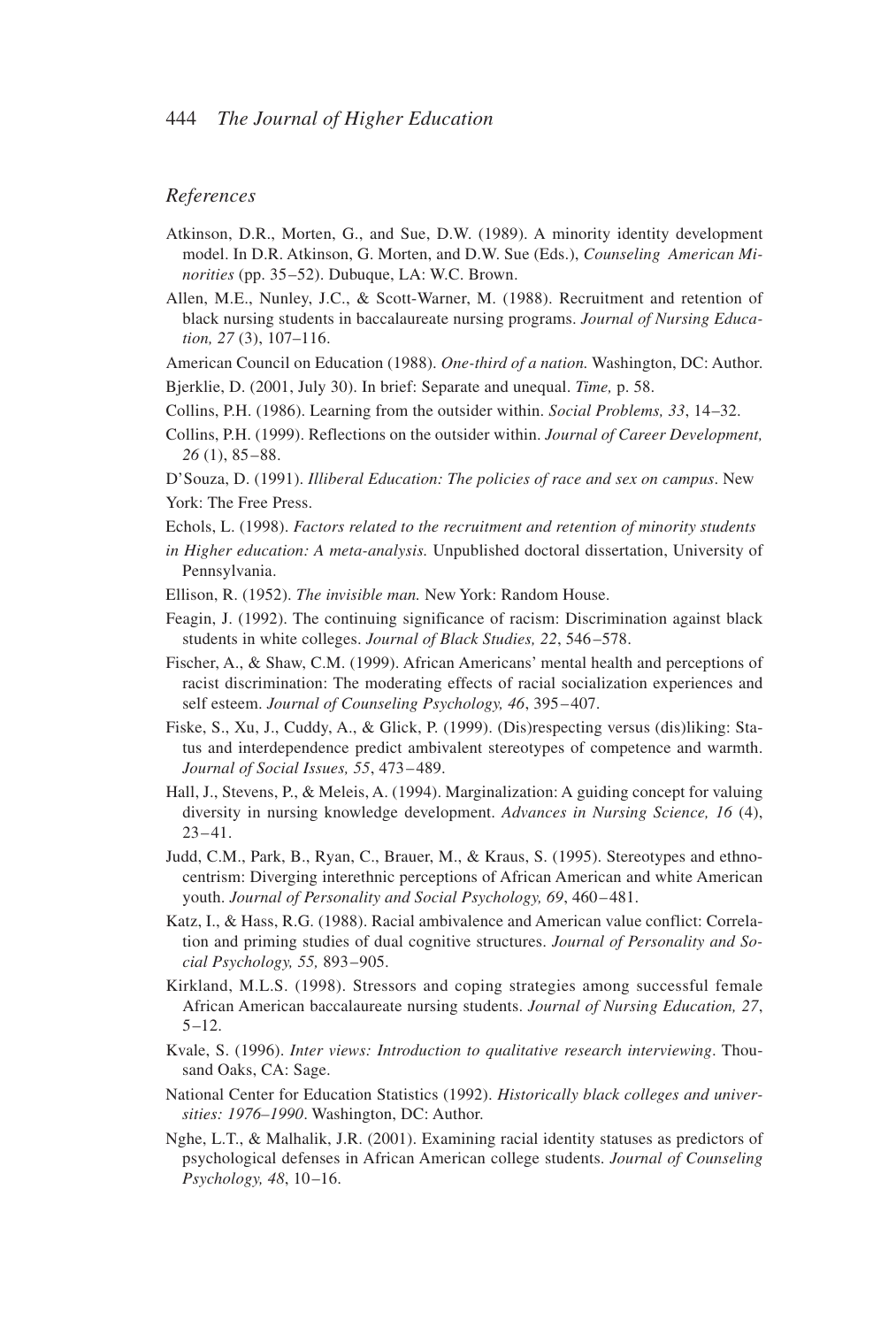- Paul, A.M. (1999). Where bias begins: The truth about stereotypes. *Psychology Today, 31* (3), 52–55, 82.
- Polkinghorne, D. E. (1989). Phenomenological research methods. In R. S. Valle & S. Halling (Eds.) *Existential phenomenological perspectives in psychology* (pp. 41–60). New York: Plenum Press.
- Pollio, H. R., Henley, T. B., & Thompson, C. J. (1997). *The phenomenology of everyday life.* Cambridge: University Press.
- Schmader, T., Major., B.& Gramzow, R. (2002). How African American college students protect their self esteem. *Journal of Blacks in Higher Education,* Spring, 116–119.
- Shelton, J.N. (2000). A reconceptualization of how we study issues of racial prejudice. *Personality and Social Psychology Review, 4*, 374–390.
- Sigelman, L., & Welch, S. (1991). *Black Americans' views of racial inequality: The dream deferred*. New York: Cambridge University Press.
- Smith, D.H. (1980). *Admissions and retention problems of black students at seven predominantly white universities*. National Advisory Committee on Black Higher Education. Washington, DC: U.S. Department of Education.
- Steele, C.M. (1992). Race and the schooling of black American. *Atlantic Monthly, 4*, 68–78.
- Steele, C.M. (1999, August). Thin ice: "Stereotype threat" and black college students. *Atlantic Monthly*, 44–54.
- Sue, D.W., and Sue, D. (1999). *Counseling the Culturally Different: Theory and Practice*. New York: John Wiley and Sons.
- Sue, D.W., Bingham, R.P., Porche-Burke, L., & Vasquez, M. (1999). The diversification of psychology: A multicultural revolution. *American Psychologist, 54*, 1061–1069.
- Thomas, S.P., & Davis, M. (2000, November). *Enhancing success of black nursing students: Project SUCCESS*. Paper presented at the American Academy of Nursing 2000 Conference, San Diego, CA
- Thomas, S.P., & Pollio, H.R. (2002). *Listening to patients: A phenomenological approach to nursing research and practice.* New York: Springer*.*
- Tinto, V. (1975). Dropout from higher education: A theoretical synthesis of recent research. *Review of Educational Research, 45* (1), 89–125.
- Tinto, V. (1987). *Leaving college*. Chicago: The University of Chicago Press.
- U.S. Census Bureau (1993). *Statistical abstract of the United States*. Washington, DC: Author.